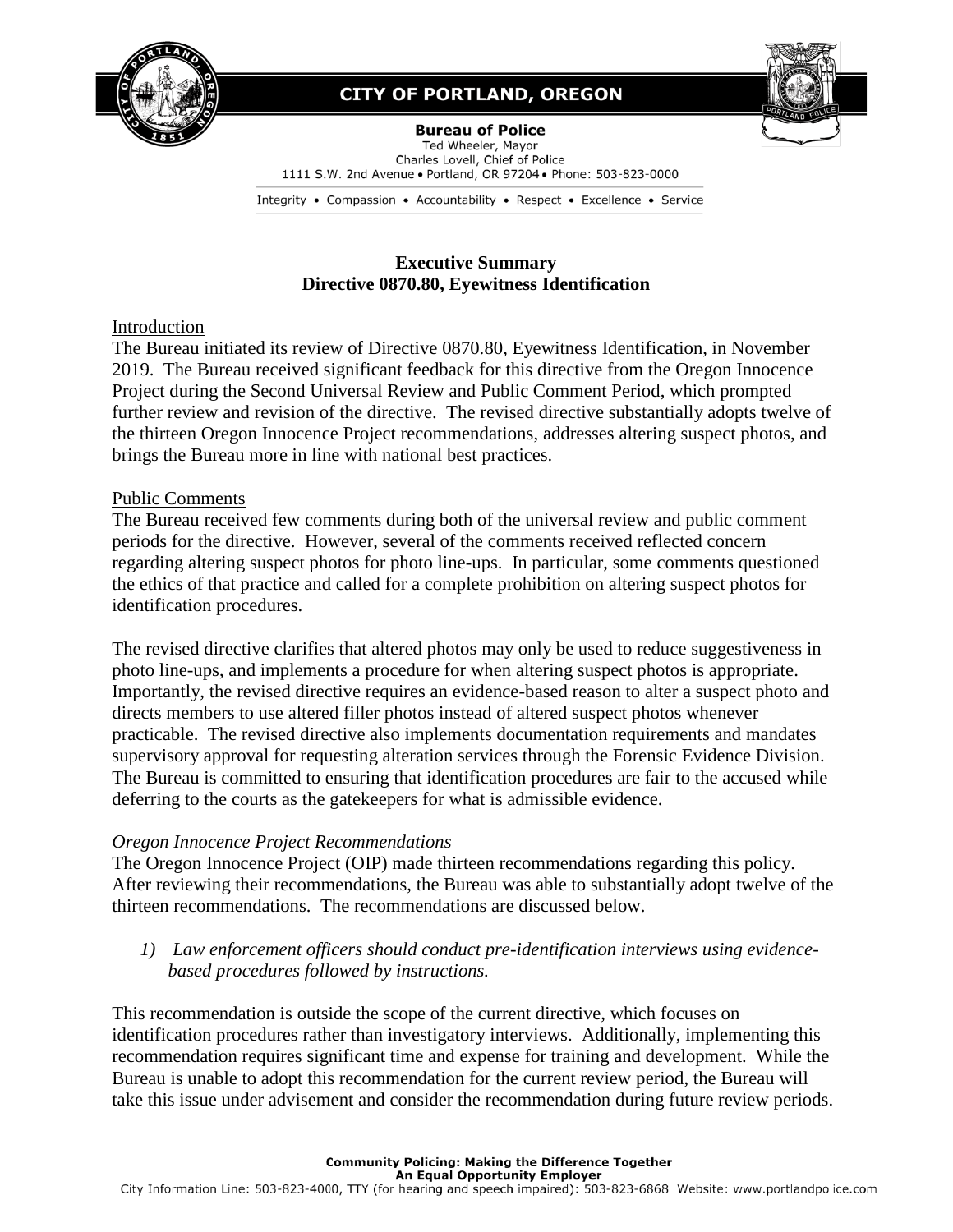*2) Lineup and show-up procedures, including pre-identification interviews, should be video recorded.*

In the revised directive, the Bureau partially adopts this recommendation by requiring members to audio and/or video record all identification procedures when practicable. The United States Department of Justice considers audio and/or video recording photo identification procedures a best practice.<sup>1</sup> This adoption brings the Bureau closer in line with national best practices and preserves the identification process for review in court.

*3) Copies of lineups should be as close as possible to what was shown to the witness or victim.* 

The revised directive requires case files to include color copies of forms, photos, and recordings that are used in identification procedures.

*4) Identification procedures should always be double-blinded or blinded.*

The revised directive adopts this recommendation fully.

*5) All law enforcement employees present during an identification procedure should be blind or blinded.*

The revised directive adopts this recommendation fully.

*6) There should be documented, evidence-based reason before including any person as a suspect in a lineup.*

The revised directive adopts this recommendation fully.

*7) There should be an evidence-based reason to alter a suspect photo in a lineup.*

The revised directive adopts this recommendation fully.

 $\overline{a}$ 

*8) Repeat identification procedures with the same suspect and same witness or victim should be avoided.*

The revised directive adopts this recommendation and requires supervisory approval for departing from the procedure.

*9) Identifying a suspect after an identification procedure to a witness or victim should be avoided.* 

<sup>&</sup>lt;sup>1</sup> U.S. Department of Justice Memorandum for Heads of Department Law Enforcement Components All Department Prosecutors, 2017.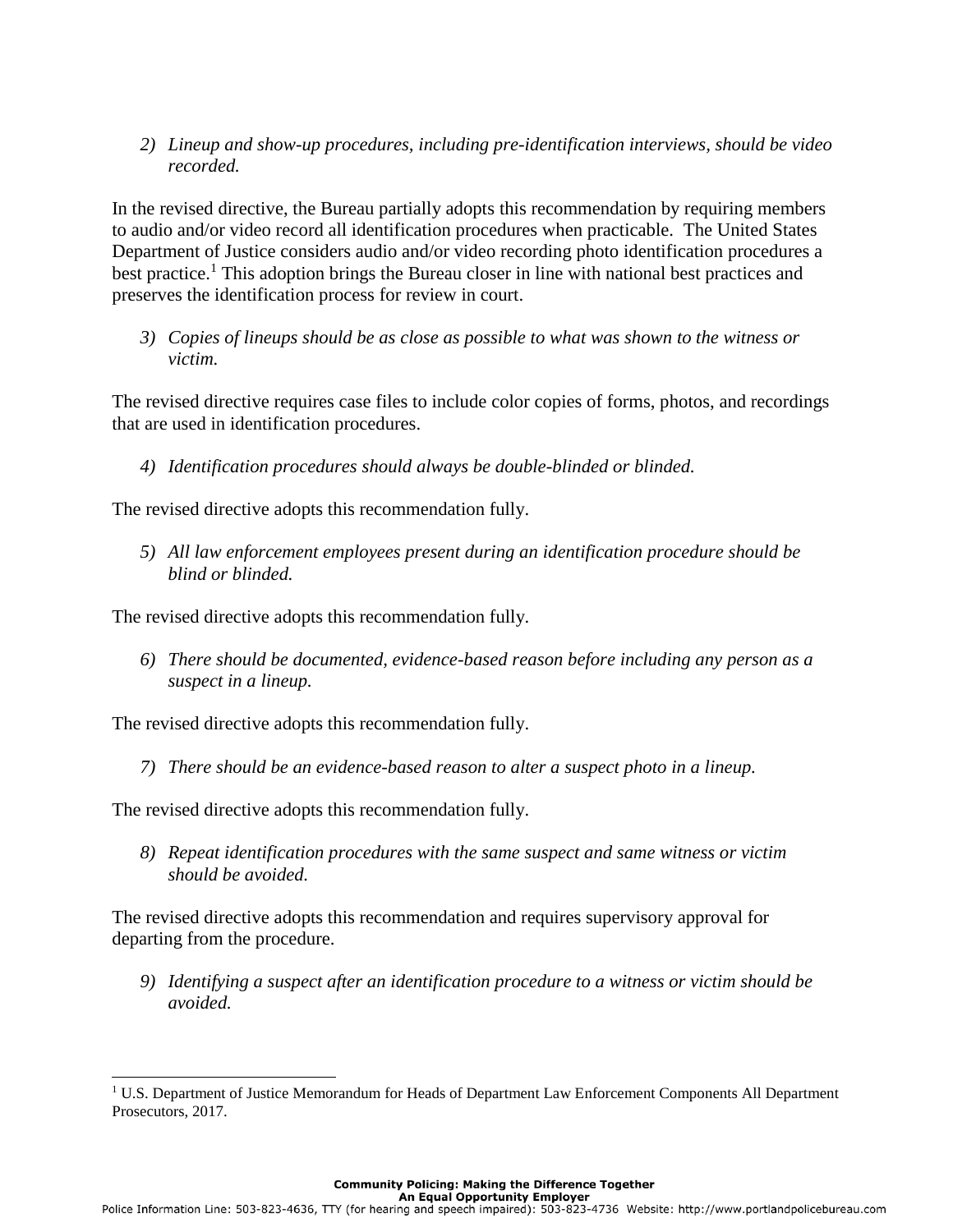The revised directive adopts this recommendation, and only makes an exception when necessary for investigations or public safety.

*10) Variables that could impact the accuracy of an identification should be recorded in all procedures.* 

The revised directive adopts this recommendation fully.

*11) Showups should be avoided. 12) If a showup must be conducted, there should be procedural safeguards. 13) The timeframe during which showups can be conducted should be specified.* 

The revised directive encourages members to use a photo lineup when possible, restricts the use of show-ups when there is already probable cause to arrest a suspect, requires recording showups when practicable, indicates that show-ups should be conducted within one (1) hour of the crime, and implements several procedural safeguards for conducting show-ups.

## The Bureau's Revised Policy

In summary, the revised Directive 0870.80, Eyewitness Identification, elevates the Bureau's practices to be among the best in the nation. The adherence to evidence-based practices, regulation of altered suspect photos, and adoption of OIP recommendations will ensure integrity of identifications, fairness to victims and the accused, and provide the best evidence available for criminal prosecutions.

The Bureau welcomes further feedback on this policy during its next review.

This directive goes into effect on March 6, 2021.

Published on February 4, 2021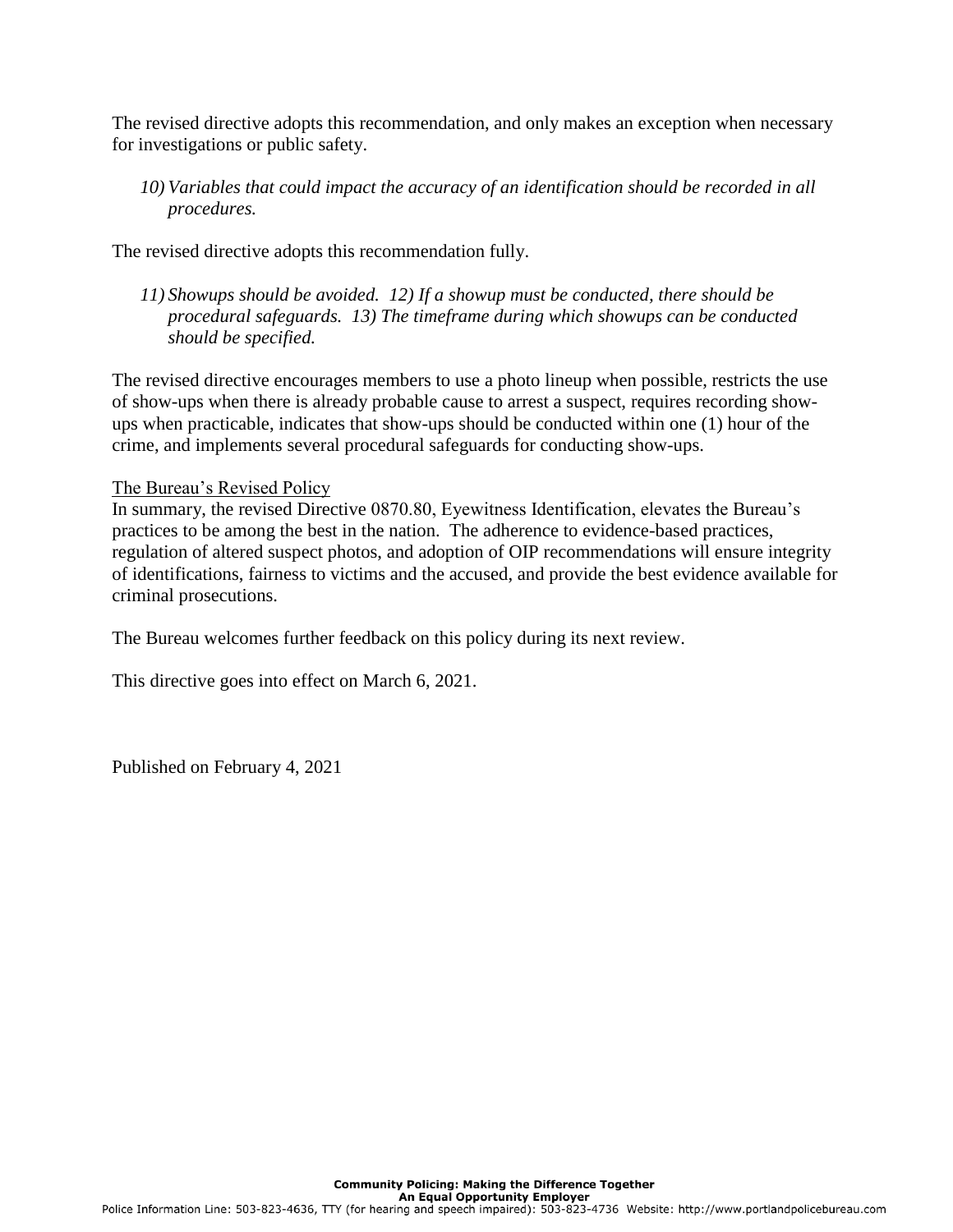## **0870.80, Eyewitness Identification**

## **Refer:**

- State v. Lawson, 352 Or. 724 (2012)
- DIR 0640.02, Photography and Digital Imaging
- DIR 0640.36, Communication with Hearing Impaired and Limited English Proficient Persons
- DIR 0660.10, Property and Evidence Procedures
- DIR 0900.00, General Reporting Guidelines
- Eyewitness Identification Form (Photo Lineup)
- Eyewitness Identification Form (Show-up)

## **Definitions:**

- Blind Presentation: The presenter conducting an identification procedure, and the witness participating in the identification procedure, both do not know the suspect's identity; also known as a double-blind presentation.
- Blinded Presentation: The presenter conducting an identification procedure knows the suspect's identity, but due to procedural safeguards, does not know which person the witness is viewing at any given time during the presentation.
- Confidence Statement: A statement in the witness's own words, taken immediately after the witness makes an identification, stating their level of confidence in the identification.
- Eyewitness: A person who observes a crime by seeing it first-hand.
- Filler: A live person, or photo of a person, included in an identification procedure, who is not considered a suspect.
- Photo Lineup: A presentation of photos of persons to a witness to identify or eliminate suspects.
- Presenter: The Bureau member conducting an identification procedure.
- Sequential Presentation: A presentation of photos in a photo lineup one at a time, where the presenter retrieves one photo before presenting another.
- Show-up: A presentation to a witness of a live person in the environment that is close in time and proximity to the incident under investigation.
- Witness: A person who observes a crime. For the purpose of this directive, "witness" includes eyewitnesses and victims who are eyewitnesses.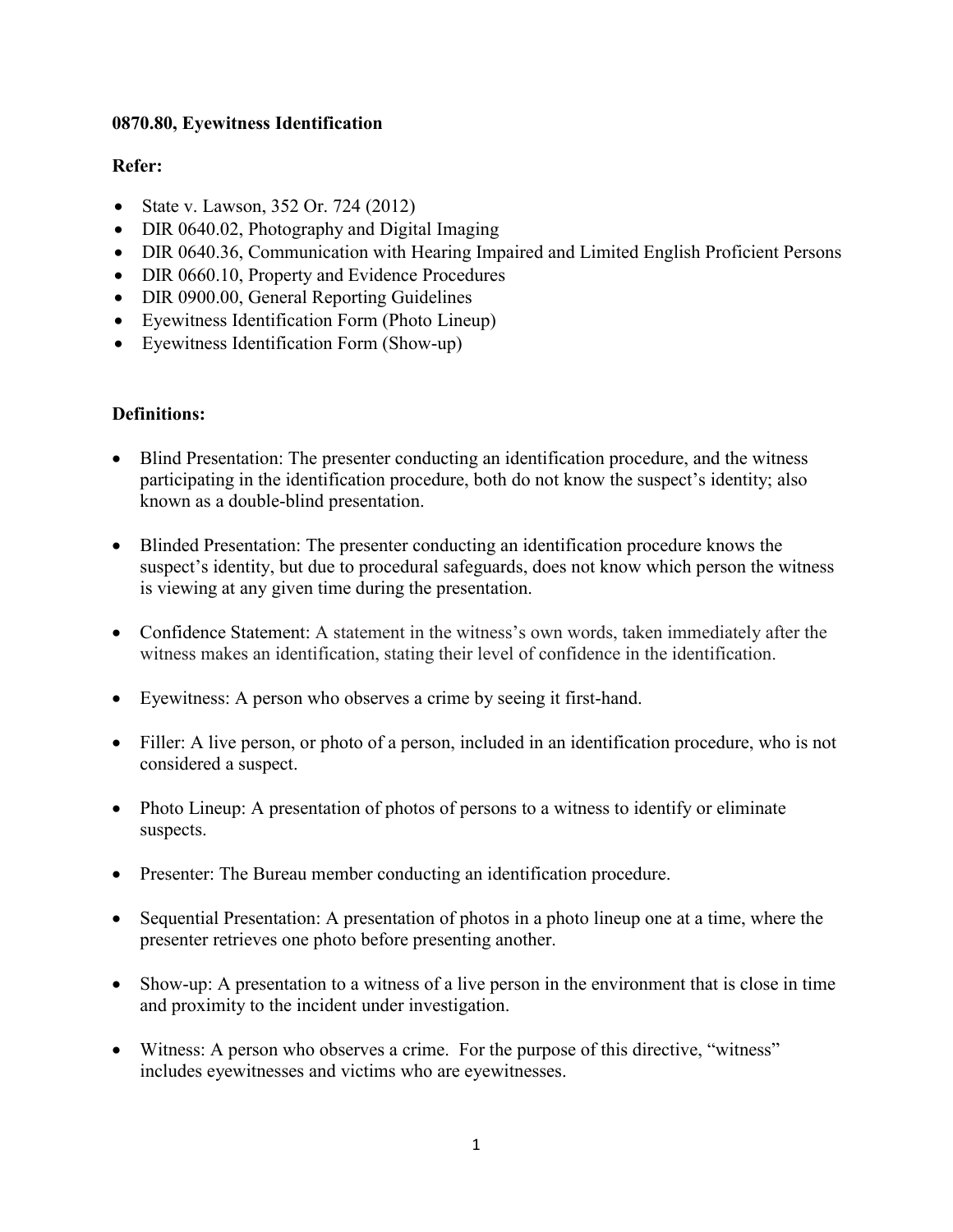## **Policy:**

- 1. Scientists and researchers continue to study identification procedures to improve the accuracy of eyewitness identification evidence. The Portland Police Bureau recognizes the importance of keeping pace with new laws and scientific standards to ensure the integrity of identifications and further criminal investigations.
- 2. The Portland Police Bureau strives to investigate criminal activity in a way that brings justice to victims and is fair to alleged perpetrators. This directive establishes the guidelines for members conducting photo lineup and show-up presentations with witnesses.

## **Procedure:**

- 1. Identification Procedures.
	- 1.1. Members shall read the instructions from the Eyewitness Identification form to witnesses, and use that form to document the witness's identification statements.
	- 1.2. Members shall audio and/or video record all identification procedures they conduct, when practicable. Members shall document any reason for not recording an identification procedure in a police report.
	- 1.3. The presenter shall preserve as evidence the Eyewitness Identification form, any photos or recordings shown to the witness as part of an identification procedure, and any recordings of the identification procedures, regardless of whether the witness made an identification. The case file shall include color copies of said evidence when applicable.
- 2. Photo Lineups.
	- 2.1. Blind and Blinded Presentations.
		- 2.1.1. Whenever possible, members shall use a blind sequential presentation for photo lineups.
		- 2.1.2. When a blind sequential presentation is not feasible, members shall use a blinded sequential presentation.
		- 2.1.3. During a blind sequential presentation, no one who is aware of the suspect's identity should be present during the presentation of the photo lineup.
	- 2.2. Developing a Photo Lineup.
		- 2.2.1. Members shall have evidence-based suspicion for including any person *as a suspect, not a filler*, in a photo lineup. Evidence-based suspicion requires articulable evidence supporting why a person is a suspect.
			- 2.2.1.1. Examples of evidence-based suspicion include, but are not limited to:
				- 2.2.1.1.1. A person's self-incriminating statements;
				- 2.2.1.1.2. A person fits the general description of the suspect, and there is physical evidence connecting the person to the crime scene.
				- 2.2.1.1.3. A person uniquely fits a specific description of the suspect, such as having a blue teardrop tattoo under their left eye.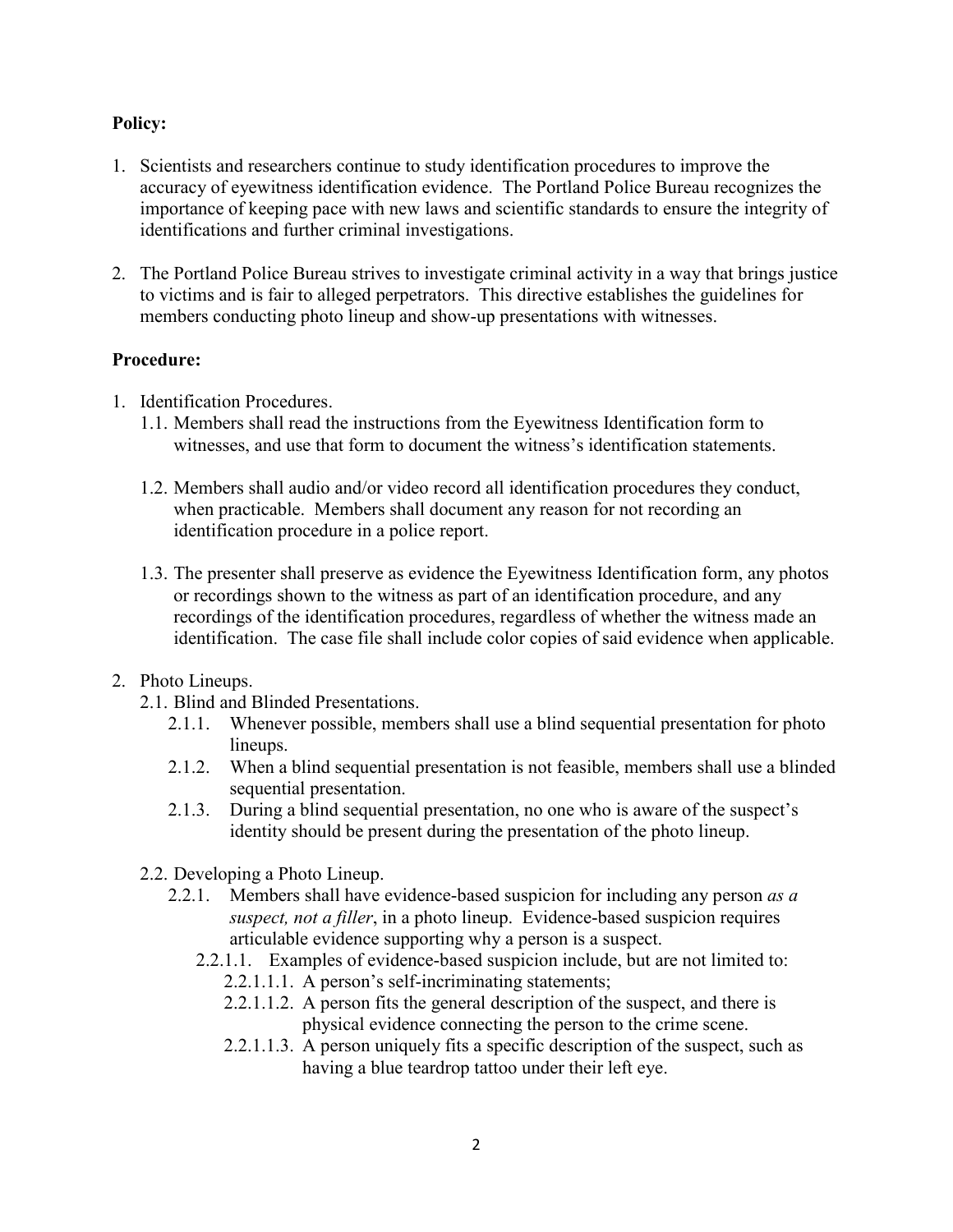- 2.2.1.2. Members shall document evidence-based suspicion for including a person as a suspect in a photo lineup in a police report.
- 2.2.2. Members shall obtain a thorough suspect description from each witness before developing a photo lineup. Differing suspect descriptions among witnesses may require the presentation of different photo lineups to different witnesses.
- 2.2.3. A photo lineup shall consist of no fewer than six (6) photos, including one (1) of the suspect.
- 2.2.4. All photos shall be similarly sized and of similar-appearing individuals. None should be obviously different from the others.
- 2.2.5. Filler photos should be reasonably similar in age, height, weight, and general appearance and be of the same sex and race, according to the witness's description of the suspect.
- 2.2.6. When there is a limited or insufficient suspect description, or when the witness's description of the suspect differs significantly from the available photo(s) of the suspect, the filler photos should resemble the suspect photo, not the witness's description of the suspect.
- 2.2.7. When conducting a single lineup for multiple witnesses, the presenter shall present the photos to each witness in a different sequence.
- 2.3. Altered Photos in a Photo Lineup.
	- 2.3.1. Members may use altered suspect and/or filler photos when necessary to ensure that the suspect's photo is not suggestive or conspicuous among the photos in the presentation.
	- 2.3.2. Members shall have an evidence-based reason to alter a suspect photo.
	- 2.3.3. Members shall use altered filler photos in preference to altered suspect photos, whenever practicable.
	- 2.3.4. To use altered photos, members shall discuss and receive approval from their direct supervisor before requesting alteration services through the Forensic Evidence Division (FED). Members shall document any alterations to photos, the reason for the alterations, and the supervisory approval in an appropriate report.
	- 2.3.5. Any FED member who digitally alters a photo under this section shall document in an appropriate report the alterations made and the techniques and/or software used to make the alterations.
- 2.4. Presenting a Photo Lineup.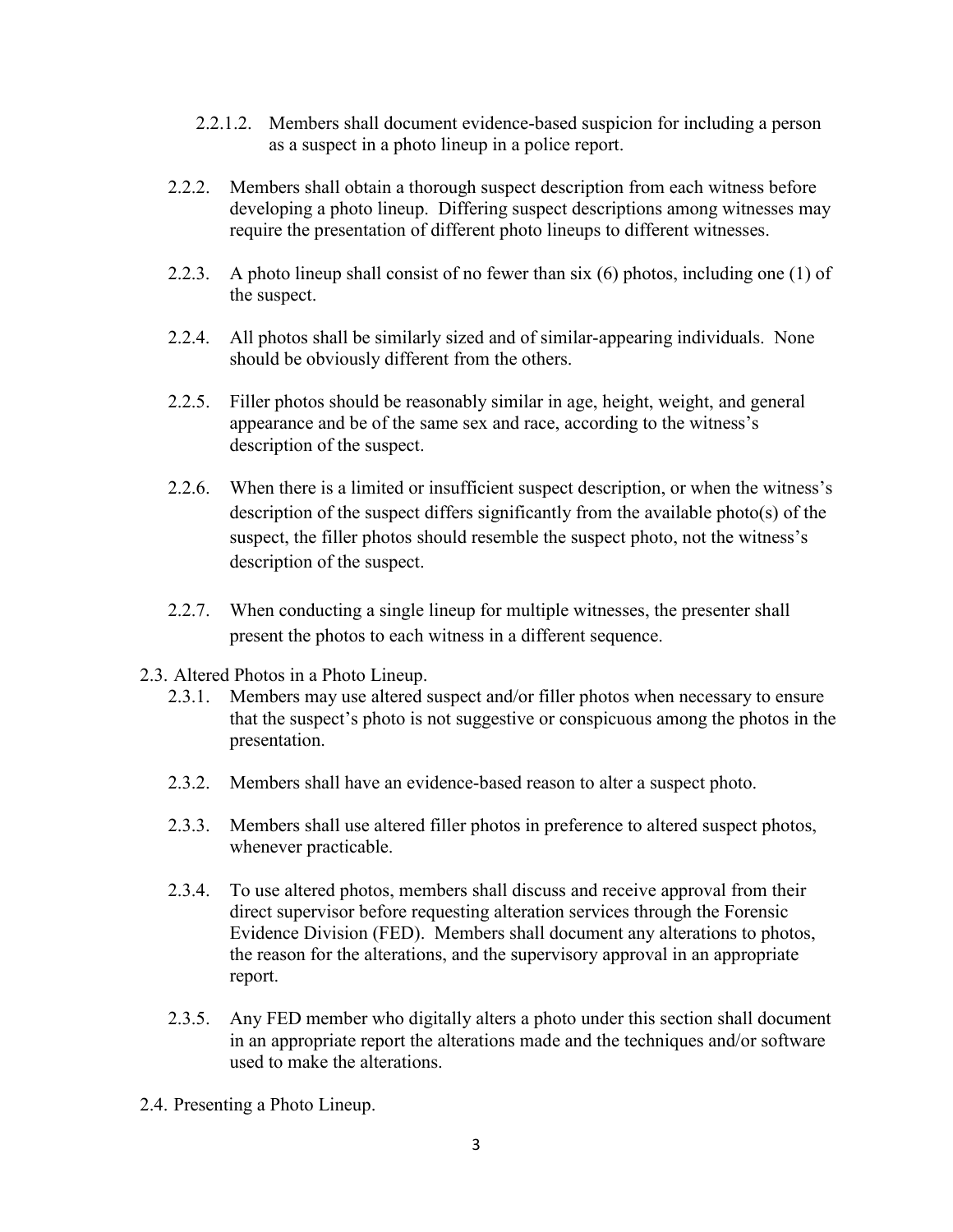- 2.4.1. Instructions to Witnesses.
	- 2.4.1.1. Before a presentation, the presenter shall read the witness instructions from the Eyewitness Identification form, ask the witness, "Do you understand these instructions?" and document the witness's response.
- 2.4.2. Blind Presentation.
	- 2.4.2.1. The presenter shall present the photos in a blind and sequential presentation. After presenting each photo, the presenter will ask, "Is this the person you saw during the event in question?" The presenter shall then document the witness's response before presenting the next photo.
		- 2.4.2.1.1. Presenters may replace the words "during the event in question" with the facts specific to the investigation, such as asking "Is this the person you saw assault the victim?"
	- 2.4.2.2. If the witness makes an identification before viewing all of the photos, the presenter will remind the witness that they must show the witness all of the photos. The presenter shall continue the procedure, documenting the witness's response to each photo.
	- 2.4.2.3. If during the same presentation, the witness asks to see one or more photos again, the presenter may conduct the same presentation a second time. The presenter must present all of the photos, using the same method and order of presentation. If the witness gives a different answer as to a particular photo(s), the presenter shall ask them to explain the reason for the change.
- 2.4.3. Blinded Presentation.
	- 2.4.3.1. When a blind presentation is not possible, members shall follow the steps outlined in Section 2.3.2., and must take additional precautions to prevent the presenter from discovering which photo is being shown to the witness as the presentation occurs.
		- 2.4.3.1.1. For example, members may place the photos in identical folders, with the folders numbered inside, and then shuffle the folders. The presenter will then present the folders to the witness as outlined in Section 2.3.2.
		- 2.4.3.1.2. The presenter should take a position so that they cannot see inside the folders as the witness views the folders.
		- 2.4.3.1.3. Following a blinded presentation using this method, the presenter shall record the order of presentation, using the number inside the folder.
		- 2.4.3.1.4. Presenters may use any equivalent method if they document the method.
- 2.5. Multiple Presentations of the Same Suspect to a Witness.
	- 2.5.1. Members shall not conduct multiple identification procedures where the same witness views the same suspect, in any form, more than once, without first consulting a Detective Sergeant. If a Detective Sergeant authorizes a second identification procedure, the member shall document the Detective Sergeant's approval in a police report.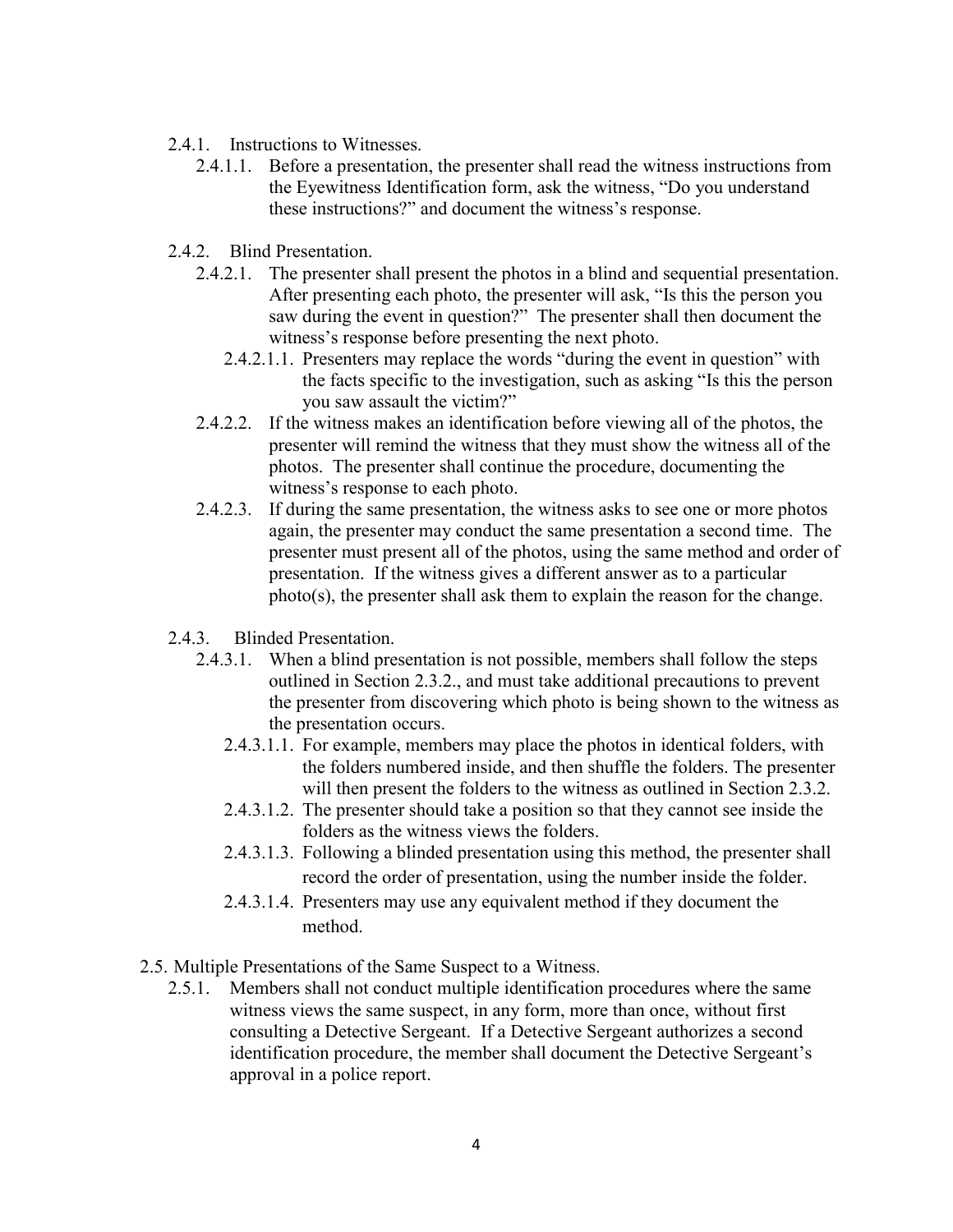- 2.5.2. These requirements do not apply when a witness asks to see a photo again during the same presentation.
- 2.6. Post-Presentation Interview and Documentation.
	- 2.6.1. After presenting a photo lineup, the presenter shall avoid any words or actions that might identify the suspect or hinder the investigation. Presenters shall not tell the witness the suspect's identity or tell the witness whether the witness identified the suspect, unless disclosure is necessary for the investigation or public safety reasons. Presenters shall document the circumstances and reasons for disclosure in a police report.
	- 2.6.2. The presenter shall ask the witness to describe, in their own words, their reason for making or not making a selection.
	- 2.6.3. If the witness selects a photo, the presenter shall ask them to describe, in their own words, their confidence in their selection.
		- 2.6.3.1. Presenters shall not encourage the witness to use a scale of 1-10 or a percentage to describe their confidence, but shall document the witness's own words on the Eyewitness Identification form.
		- 2.6.3.2. Presenters should document any variables that could affect the identification's accuracy, such as the witness's stress, focus, or attention during the crime, or the witness's physical and mental conditions.
	- 2.6.4. The presenter shall ask the witness to review the confidence statement on the Eyewitness Identification form, and the witness shall sign the form if the witness affirms the statement is accurate. The presenter shall document any refusal to sign the form in a police report.

## 3. Show-ups.

- 3.1. Show-up Use.
	- 3.1.1. The Bureau encourages members to use a photo lineup whenever possible; however, the Bureau acknowledges that certain circumstances require the prompt presentation of a suspect to a witness.
	- 3.1.2. Members may conduct a show-up when they detain a suspect within a reasonably contemporaneous time after the alleged crime and within close physical proximity to the location of the alleged crime. Show-ups should usually occur within one (1) hour of the crime.
	- 3.1.3. Members shall not use show-ups when there is already probable cause to arrest the suspect.
- 3.2. Conducting Show-ups.
	- 3.2.1. Members shall adhere to the following guidelines regarding show-ups:
		- 3.2.1.1. Obtain a thorough description of the suspect from each witness before the show-up.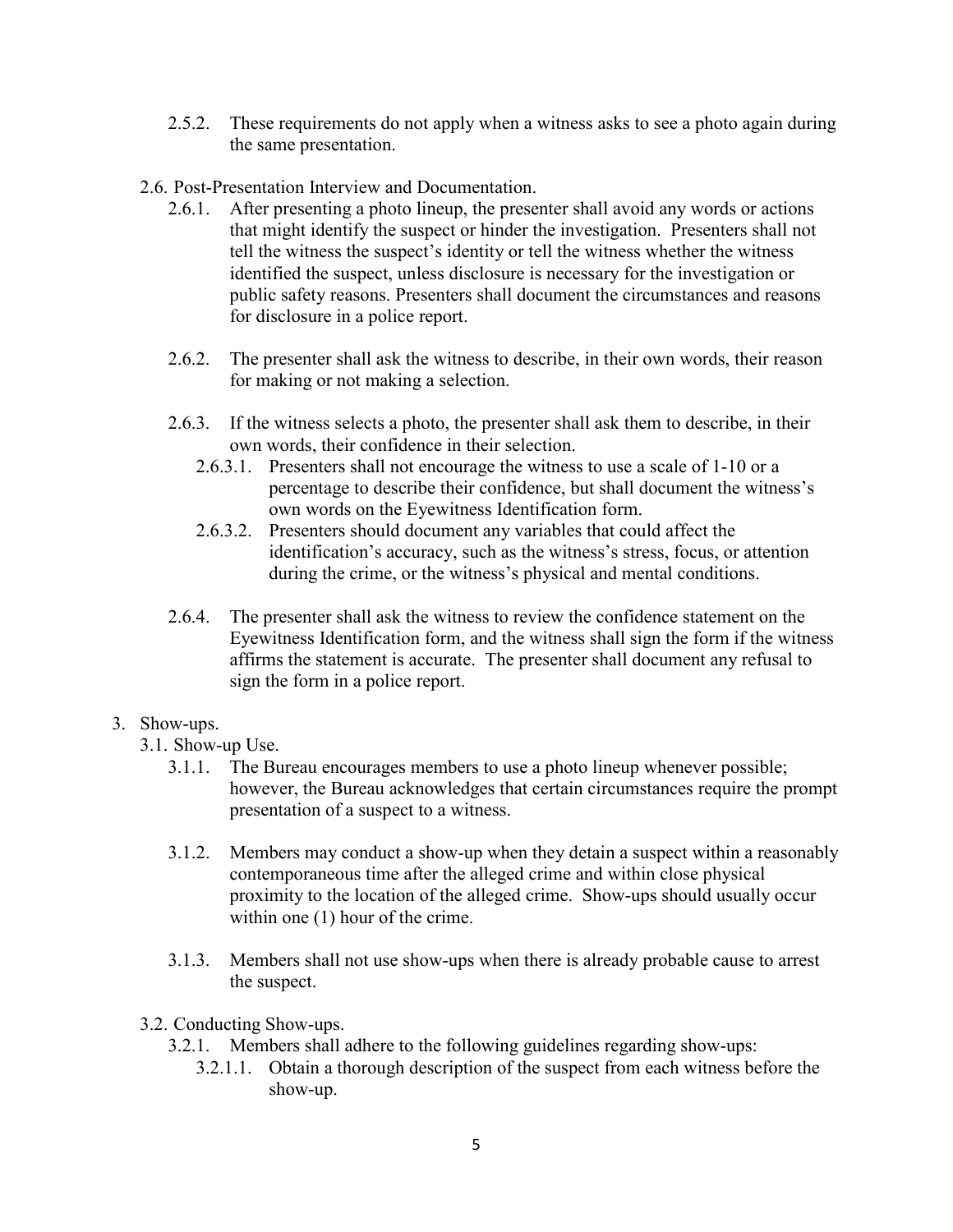- 3.2.1.2. During the show-up presentation, all participating members shall avoid words or conduct suggesting that the individual presented is criminally liable.
- 3.2.1.3. Avoid conducting a show-up when the suspect is in a patrol car, handcuffed, or physically restrained by members unless safety concerns make this impractical.
- 3.2.1.4. Transport the witness to the location of the suspect whenever possible, rather than bringing the suspect to the witness.
- 3.2.1.5. Do not take a suspect to the witness's residence.
- 3.2.1.6. Do not conduct the show-up with more than one witness present at a time.
- 3.2.1.7. Separate witnesses before, during, and, to the extent reasonably possible, after the show-up to avoid communication between them. If witnesses cannot be separated afterward (e.g., they are family members, friends, or coworkers), then ask them to not discuss their identifications with each other.
- 3.2.1.8. If one witness identifies the suspect during the show-up, use a photo lineup for any remaining witnesses.
- 3.2.1.9. Read the instructions from the Eyewitness Identification form and document that the witness understands the instructions.
- 3.2.1.10. Document the witness's confidence statement on the Eyewitness Identification form.
- 3.3. Post-Show-up Interview and Documentation.
	- 3.3.1. Members shall document in their report the justification for conducting a showup.
	- 3.3.2. Members shall document the following circumstances of the show-up:
		- 3.3.2.1. The time the show-up takes place;
		- 3.3.2.2. The lighting conditions;
		- 3.3.2.3. The approximate physical distance between the witness and the suspect;
		- 3.3.2.4. The instruction given before the show-up;
		- 3.3.2.5. Any variables that could affect the identification's accuracy, such as the witness's stress, focus, or attention during the crime, or the witness's physical and mental conditions; and
		- 3.3.2.6. Any conversations the witnesses may have had with each other before or during their identification.
		- 3.3.2.7. Any deviation from the show-up guidelines listed under Section 3.2.1, and reason for that deviation.
	- 3.3.3. Members shall document the suspect's appearance:
		- 3.3.3.1. When feasible, members shall photograph the suspect, regardless of whether the witness made a positive identification.
			- 3.3.3.1.1. Photos should capture the clothing and accessories worn upon apprehension, and any physical characteristics relevant to the identification.
		- 3.3.3.2. Consider seizing clothing and accessories relevant to the identification,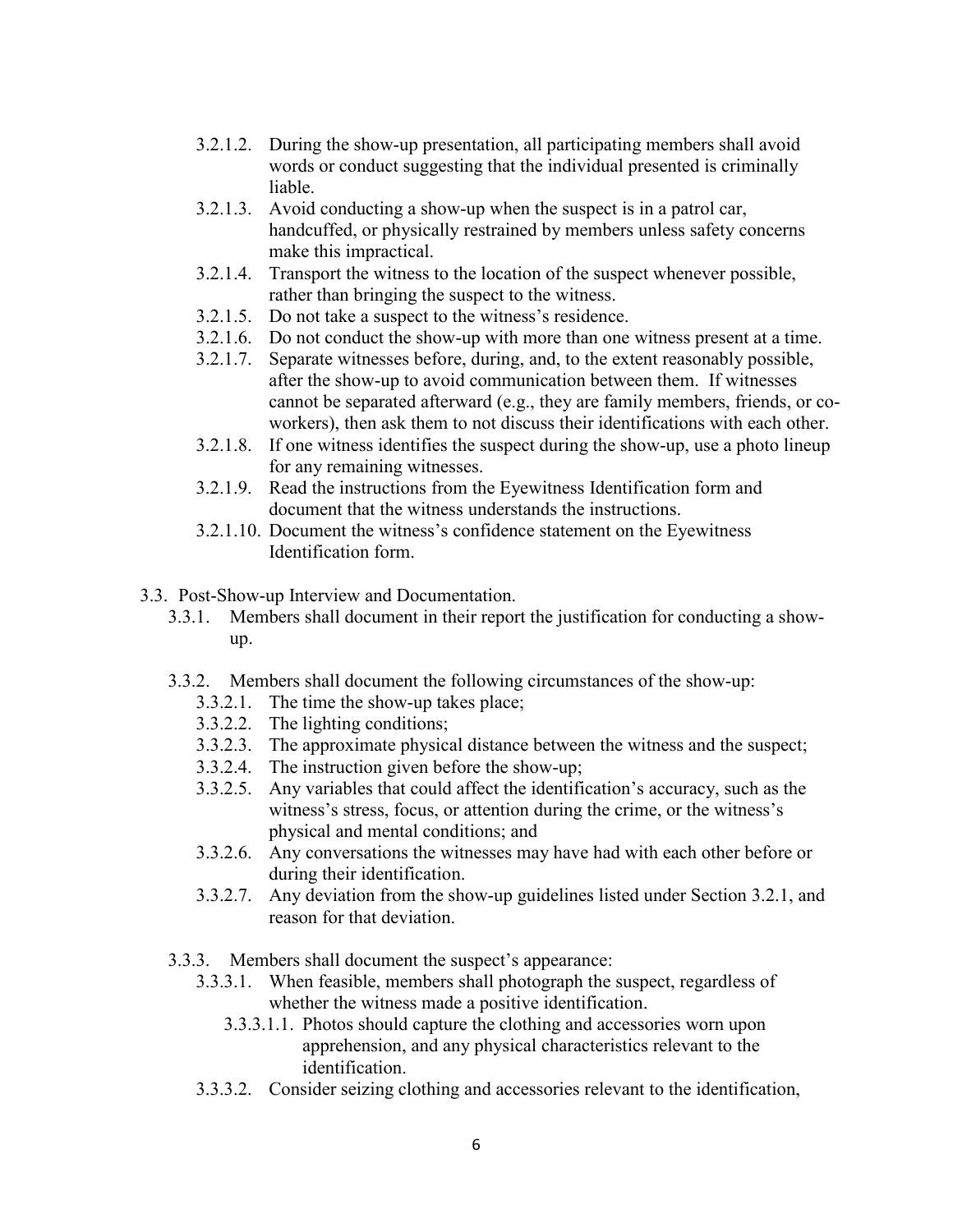pursuant to an arrest warrant or as evidence of the crime, if applicable.

- 3.3.4. Members shall document the witness's response, including the following:
	- 3.3.4.1. All statements made by the witness during the show-up;
	- 3.3.4.2. Exactly what the witness said about the identification;
	- 3.3.4.3. The reason the witness did, or did not, identify the suspect; and
	- 3.3.4.4. The witness's confidence in their selection.
		- 3.3.4.4.1. Members shall not encourage the witness to use a scale of 1-10 or a percentage to describe their confidence, but shall document the witness's own words on the Eyewitness Identification form.
- 3.3.5. After the show-up, members shall avoid any words or actions that might identify the suspect or hinder the investigation. Members shall not tell the witness the suspect's identity or tell the witness whether the witness identified the suspect, unless disclosure is necessary for the investigation or public safety reasons. Members shall document the circumstances and reasons for disclosure in a police report.
- 3.3.6. Members shall ask the witness to review the confidence statement on the Eyewitness Identification form, and the witness shall sign the form if the witness affirms the statement is accurate. Members shall document any refusal to sign the form in a police report.
- 4. Interpreter Services Required.
	- 4.1. If a witness to a criminal offense has difficulty communicating (e.g., d/Deaf or hard of hearing, or limited English proficiency), then members shall arrange for an interpreter before proceeding with any eyewitness identification procedure. Members shall document the name of the company and the interpreter providing services in an appropriate police report.
	- 4.2. Before the interpreter discusses any matter with the witness, the investigating officer shall explain the procedure to the interpreter. Once the interpreter understands the procedure and explains it to the witness, the eyewitness identification may proceed.

## 5. Training.

5.1. All sworn personnel shall receive training on this directive and the presentation of lineups and show-ups.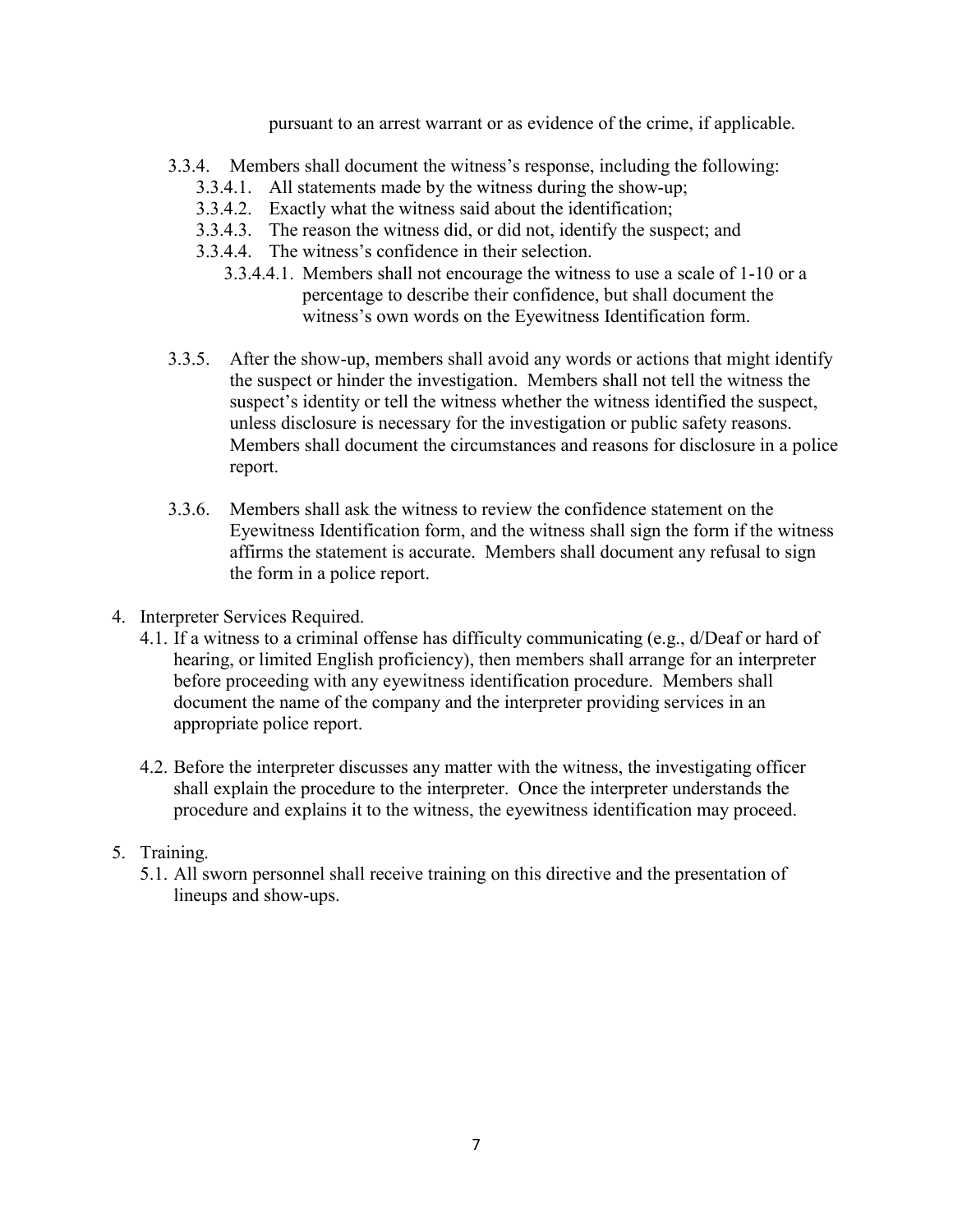## **0870.80, Eyewitness Identification**

## **Refer:**

- State v. Lawson, 352 Or. 724 (2012)
- Preliminary Checklist (Information to gather before any type of identification process)
- DIR 0640.02, Photography and Digital Imaging
- DIR 0640.36, Communication with Hearing Impaired and Limited English Proficient Persons
- DIR 0660.10, Property and Evidence Procedures
- DIR 0900.00, General Reporting Guidelines
- Eyewitness Identification Form (Photo Lineup)
- Eyewitness Identification Form (Show-Upup)

## **Definitions:**

- Blind Presentation: The presenter doesconducting an identification procedure, and the witness participating in the identification procedure, both do not know who the suspect is; this issuspect's identity; also known as a double-blind presentation.
- Blinded Presentation: The equivalent of a blind presentation; used when the presenter conducting an identification procedure knows who the suspect is. To be conducted so that the presenter the suspect's identity, but due to procedural safeguards, does not know which photograph is being presented toperson the witness— is viewing at any given time during the presentation.
- Confidence Statement: A witness's statement about the pick the witness made and of his or her confidence in that pick; in the witness's own words, taken immediately after a pick has been made. the witness makes an identification, stating their level of confidence in the identification.
- Eyewitness: A person who observes a crime by seeing it first-hand.
- Filler: A live person, or photo of a person, included in an identification procedure, who is not considered a suspect.
- Photo Lineup: A presentation of photographsphotos of persons to a witness to identify or eliminate suspects.
- Presenter: The Bureau member presenting a lineupconducting an identification procedure.
- Sequential Presentation: A presentation of photographsphotos in a photo line-uplineup one at a time, retrieving where the presenter retrieves one photo before presenting another.
- Show-up: A presentation to a witness of a live person in the *fieldenvironment* that is close in time and proximity to the incident under investigation.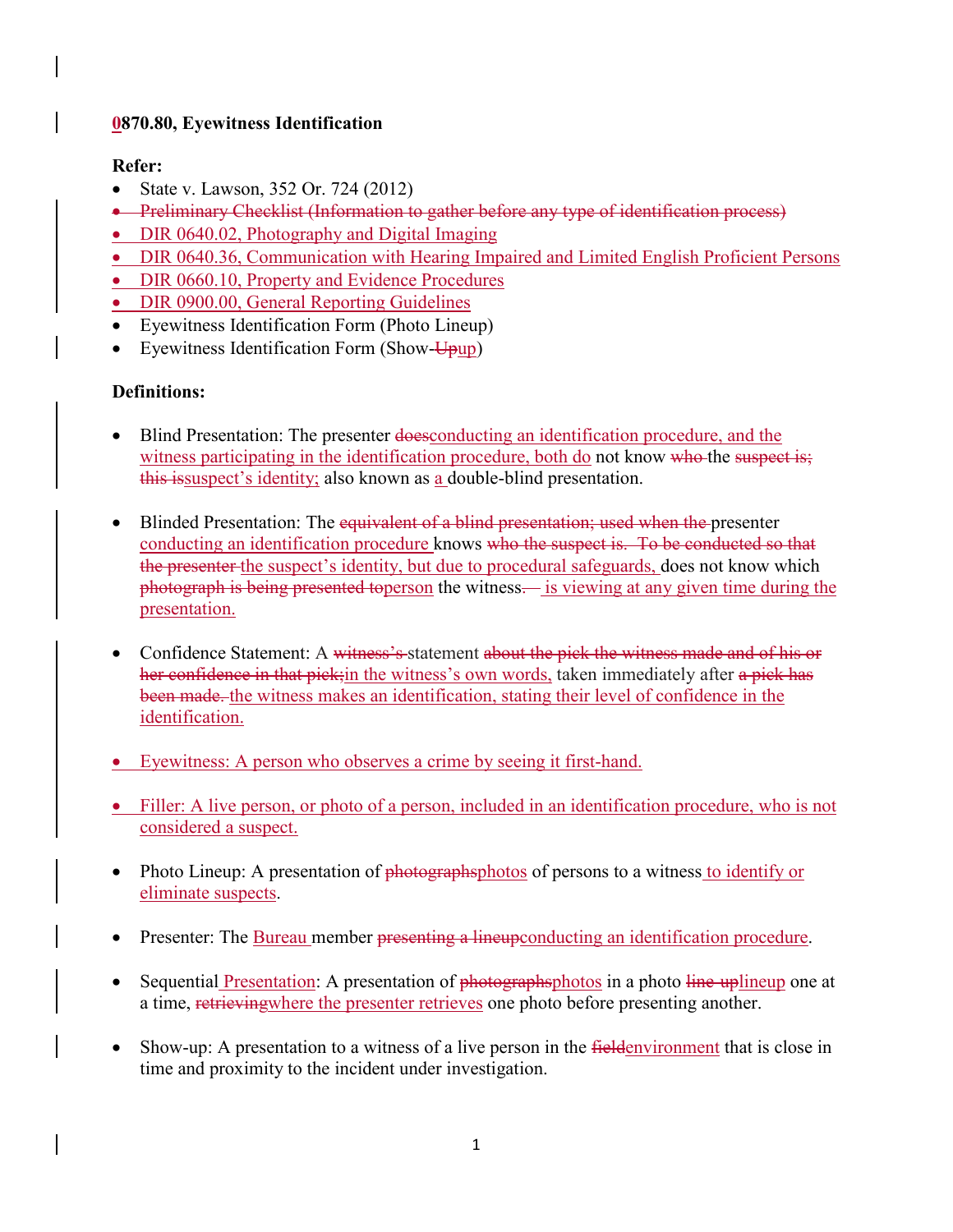- Simultaneous: A presentation at the same time of photographs in a photo line-up arrayed together, either manually constructed or computer generated.
- Witness: A person who observes a crime. For the purpose of this directive, "witness" includes eyewitnesses and victims who are eyewitnesses.

## **Policy:**

Science continues

- 1. Scientists and researchers continue to study identification processesprocedures to improve the accuracy of eyewitness identification evidence. The Portland Police Bureau strives to keeprecognizes the importance of keeping pace with new laws and scientific standards to implement identification techniques that ensure the integrity of identifications and further criminal investigations.
- 1.2.The Portland Police Bureau strives to investigate criminal activity in a way that brings justice to victims and is fair to alleged perpetrators. This directive establishes the guidelines for members conducting photo lineup and show-up presentations with witnesses.

## **Procedure:**

## 1. Documentation:

## Instructions to witnesses

- 1. Identification Procedures.
	- 1.1. Members shall be read the instructions from the Eyewitness Identification form. This to witnesses, and use that form will also be used to document the witness' witness's identification statements.
	- 1.2. In addition to documentationMembers shall audio and/or video record all identification procedures they conduct, when practicable. Members shall document any reason for not recording an identification procedure in the incidenta police report(s) and on.
	- 1.3. The presenter shall preserve as evidence the Eyewitness Identification forms, when it is reasonable, practical and consistent with the best interestsform, any photos or recordings shown to the witness as part of the investigation, presenters should consider audiorecording the presentation. When a decision is made to record, an identification procedure, and any recordings of the identification procedures, regardless of whether the witness made an identification. The case file shall include color copies of said evidence when applicable.

## 2. Photo must be informedLineups.

- 2.1. Blind and Blinded Presentations.
	- 2.1.1. Whenever possible, members shall use a blind sequential presentation for photo lineups.
	- 2.1.2. When a blind sequential presentation is not feasible, members shall use a blinded sequential presentation.
	- 1.1.1.2.1.3. During a blind sequential presentation, no one who is aware of the recordation. Ifsuspect's identity should be present during the witness does not agree to recordation, presentation of the presentation should not be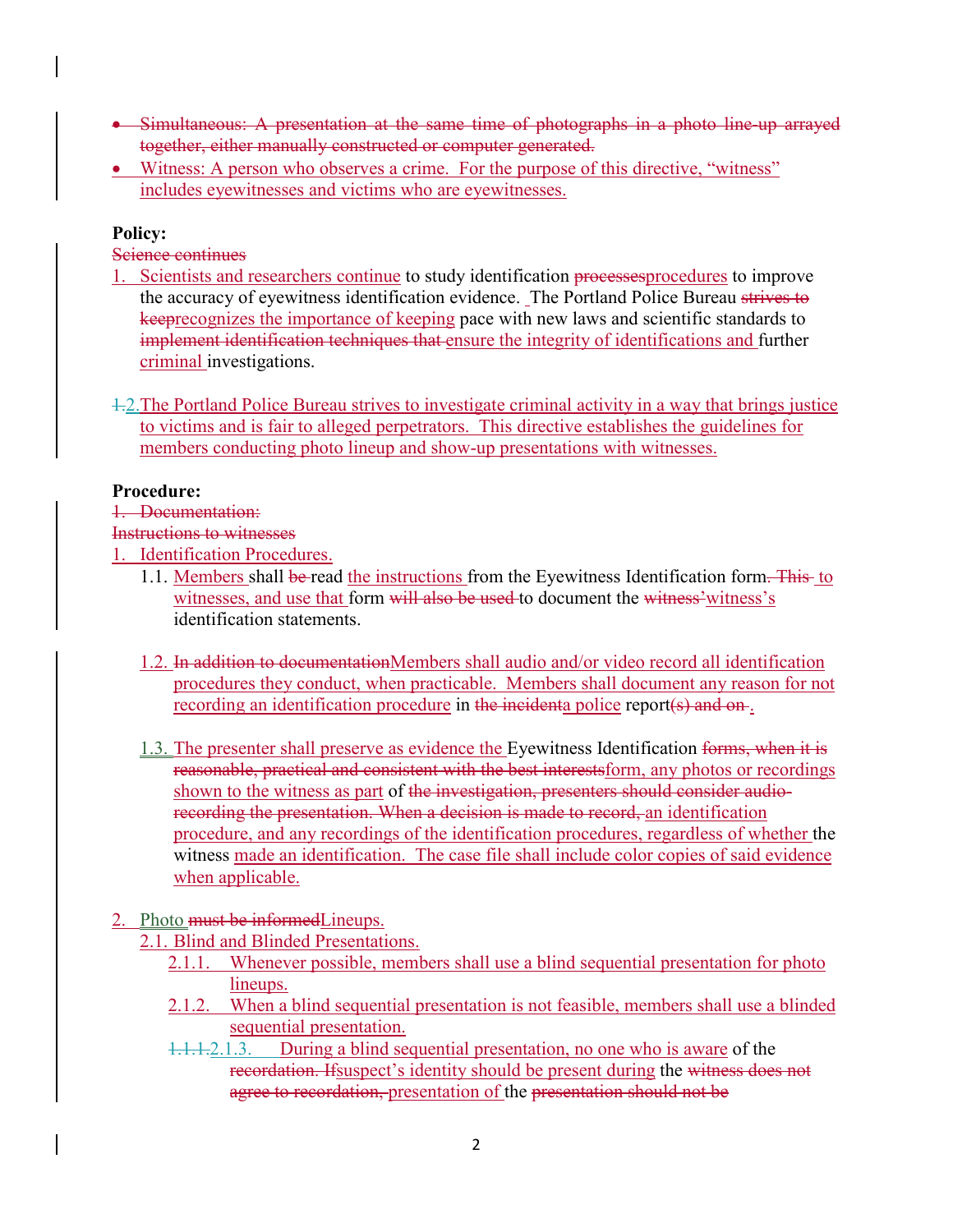#### recordedphoto lineup.

- 2.2. Lineups, forms, and recordings Developing a Photo Lineup.
- 1.2. Members shall be treated as have evidence, with copies of the lineups, forms and -based suspicion for including any recordings included in the case file, whether orperson *as a suspect, not* the witnesses made identifications.
	- 1.2.1.2.2.1. If*a filler*, in a photo lineup is developed electronically, the lineup shall be printed for documentation.. Evidence-based suspicion requires articulable evidence supporting why a person is a suspect.
		- 2.2.1.1. See also Post-Presentation Interview and Documentation (Section 2.4).Examples of evidence-based suspicion include, but are not limited to:
			- 2.2.1.1.1. A person's self-incriminating statements;
			- 2.2.1.1.2. A person fits the general description of the suspect, and there is physical evidence connecting the person to the crime scene.
			- 2.2.1.1.3. A person uniquely fits a specific description of the suspect, such as having a blue teardrop tattoo under their left eye.
		- 2.2.1.2. Members shall document evidence-based suspicion for including a person as a suspect in a photo lineup in a police report.

1.3.1.1. Members shall

#### 2. Photo Lineup:

#### 2.1. About Photo Lineup:

2.1.1. When a photo lineup is used for suspect identification, a blind or blinded sequential presentation should be used whenever reasonably possible; consequently, the procedures that appear below are designed primarily for blind or blinded sequential presentations. If another photo lineup method is used, including a simultaneous presentation or a sequential presentation that is not blind or blinded, the reason(s) for using that method should be documented.

#### 2.2. Development of a Photo Lineup:

- 2.2.1.2.2.2. Members should obtain a thorough suspect description from each witness before developing a photo lineup. (Note that differing Differing suspect descriptions among the witnesses may require the presentation of different photo lineups to different witnesses.) See Preliminary Checklist "information to gather before any identification process.".
- 2.2.3. A photo lineup shall consist of no fewer than six  $(6)$  photographsphotos, including one (1) of the suspect.
- 2.2.2.2.2.4. All photos shouldshall be similarly sized and should be of similarappearing individuals. None should be obviously different from the others. 2.2.2.1. Filler photographs (not of a suspect) should generally match, to the extent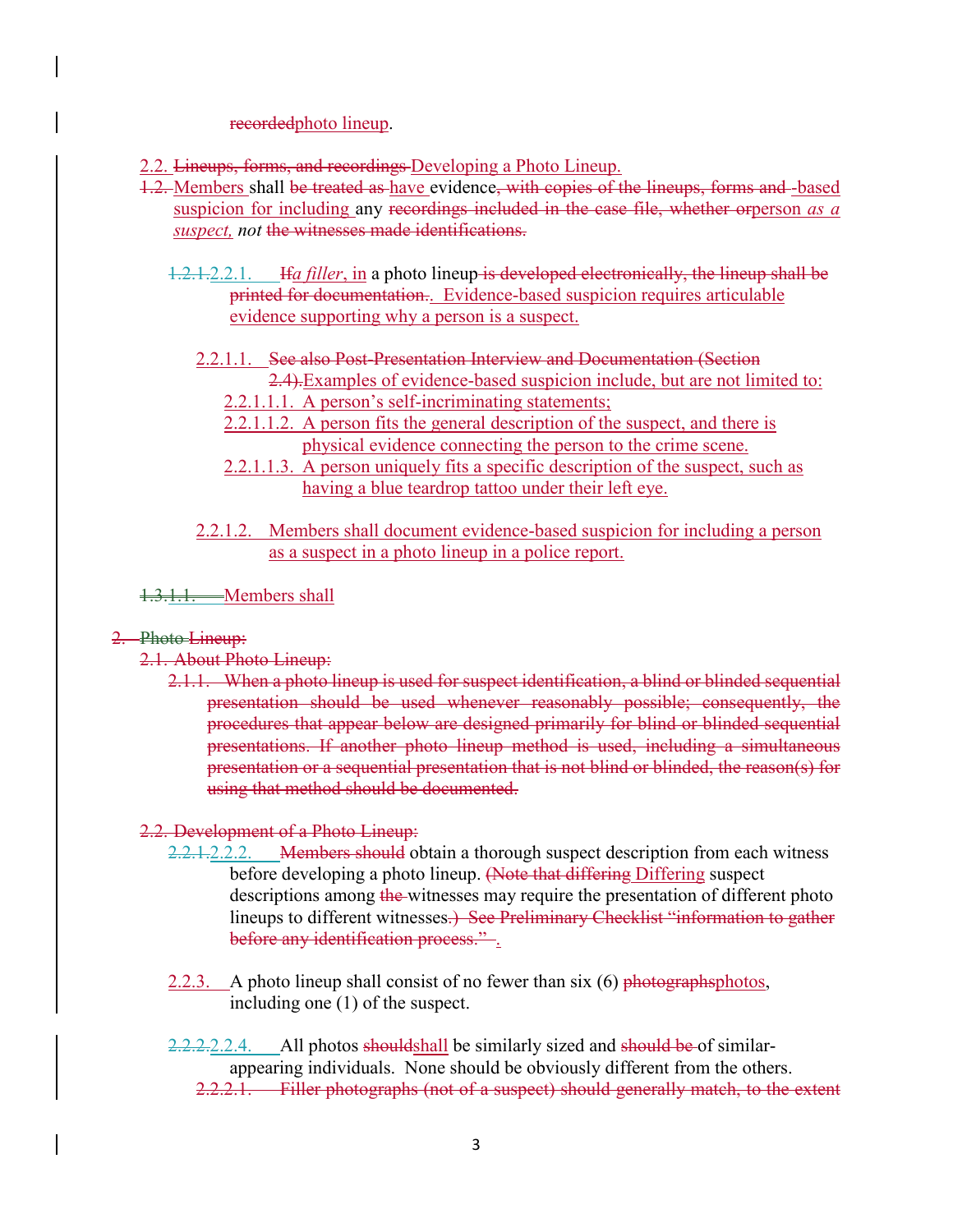reasonably possible, the particular witness' description of the suspect. Because filler photographs and witness descriptions of the suspect may vary from each other to some degree, it is permissible for filler photographs to differ from each other and from the suspect's photo or description, so long as the differences do not make the suspect's photo or description disproportionately stand out from the others.

- 2.2.5. Filler photos should be reasonably similar in age, height, weight, and general appearance and be of the same sex and race, according to the witness's description of the suspect.
- $2.2.3.2.2.6$ . When there is a limited or insufficient suspect description, or when the witness' witness' s description of the suspect differs significantly from the available  $photographphoto(s)$  of the suspect, the filler  $photographsphotos$  should resemble the suspect photographphoto, not the witness's description- of the suspect.
- 2.2.4. The photos shall be numbered and in individual folders or envelopes attached to opaque backing such as light cardboard or equivalent. The number on the photo should be placed so that the presenter cannot see it when presenting in a "blinded presentation." (See process below, Section 2.3.3.).
- 2.2.5.2.2.7. When conducting a single lineup for multiple witnesses, the photographs should be presentedpresenter shall present the photos to each witness in a different sequence. Another alternative is a random or shuffled presentation for each witness. When a random or shuffled presentation is used, the order of presentation should be recorded afterwards.

2.3. Presentation of Altered Photos in a Photo Lineup:

- 2.3.1. Members may use altered suspect and/or filler photos when necessary to ensure that the suspect's photo is not suggestive or conspicuous among the photos in the presentation.
- 2.3.2. Members shall have an evidence-based reason to alter a suspect photo.
- 2.3.3. Members shall use altered filler photos in preference to altered suspect photos, whenever practicable.
- 2.3.4. To use altered photos, members shall discuss and receive approval from their direct supervisor before requesting alteration services through the Forensic Evidence Division (FED). Members shall document any alterations to photos, the reason for the alterations, and the supervisory approval in an appropriate report.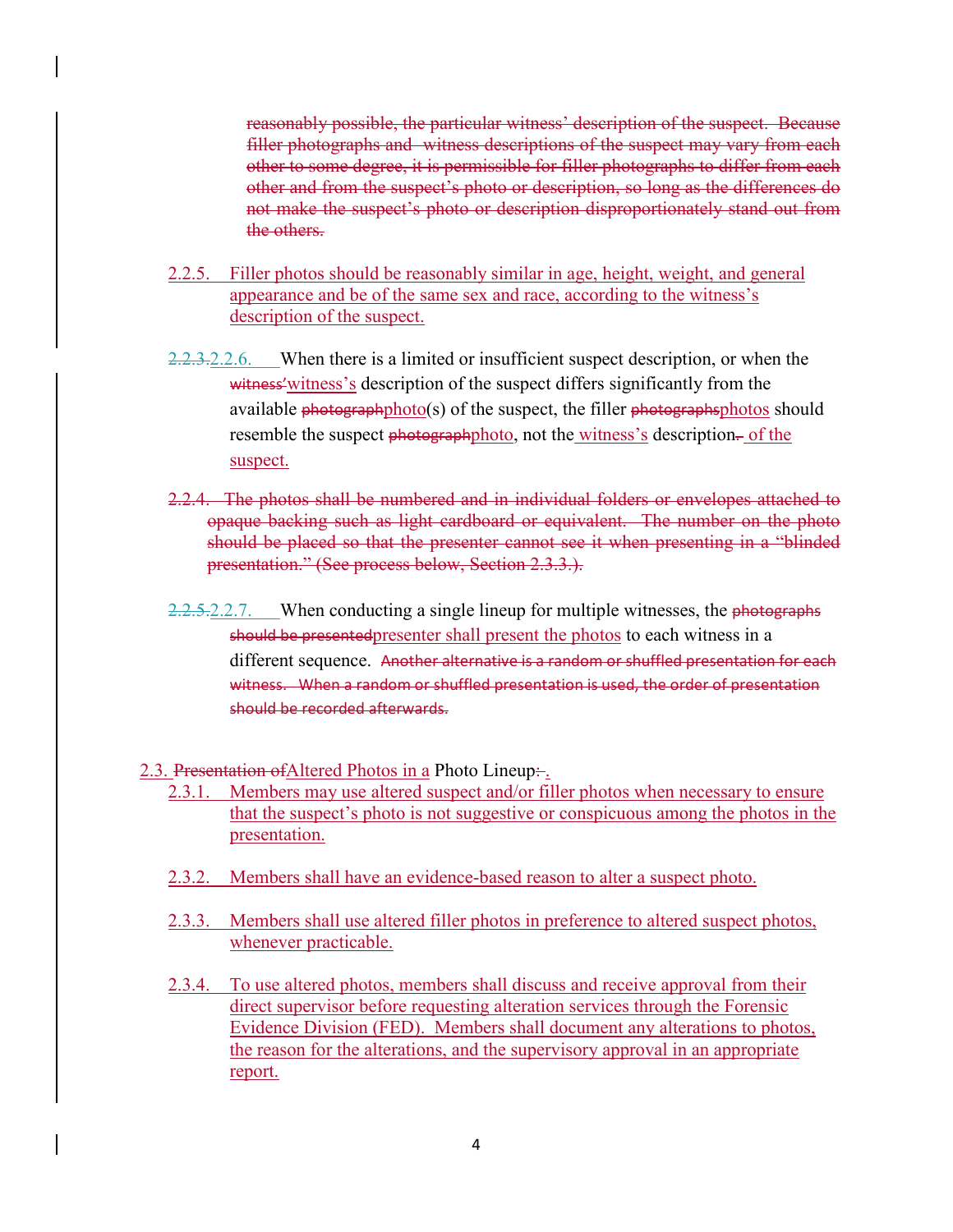- 2.3.5. Any FED member who digitally alters a photo under this section shall document in an appropriate report the alterations made and the techniques and/or software used to make the alterations.
- 2.3.2.4. Presenting a Photo Lineup.
	- 2.3.1.2.4.1. Instructions to Witnesses.
		- 2.3.1.1.2.4.1.1. Prior to Before a presentation, the presenter shall read the witness instructions from the Eyewitness Identification form, ensuring and documenting thatask the witness understands the , "Do you understand these instructions.<sup>2</sup> and document the witness's response.
	- $2.3.2.2.4.2.$  Blind Presentation:
		- 2.3.2.1. In a blind presentation, the identity of the suspect is not known to the presenter.
		- 2.4.2.1. The presenter shall present the photos to the witness sequentially, with one photo replacing another so that no two are presented at the same time.in a blind and sequential presentation. After presenting each photo is presented, the presenter will ask:, "Is this the person you saw?", during the event in question?" The presenter shall then document the witness's response before presenting the next photo and the answer.
			- 2.4.2.1.1. Presenters may replace the words "during the event in question" with the facts specific to the investigation, such as asking "Is this the person you saw assault the victim?"
		- 2.3.2.2.2.4.2.2. If the witness makes an identification before viewing all of the photos, the presenter will be documented. remind the witness that they must show the witness all of the photos. The presenter shall continue the procedure, documenting the witness's response to each photo.
		- 2.3.2.3. The presenter shall present each photo to the witness, even if the witness identifies a photo as the suspect.
		- 2.3.2.4.2.4.2.3. If, during the same presentation, the witness asks to see one or more photos again, the presenter may conduct the same presentation a second time but. The presenter must present all of the photos, using the same method and order of presentation. If the witness gives a different answer as to a particular photo(s), then the witness will be askedpresenter shall ask them to explain the reason for the change.
	- $2.3.3.2.4.3.$  Blinded Presentation:
		- 2.3.3.1. See also When a blind presentation is not possible, members shall follow the steps for presenting photos under "Blind Presentation," above. These steps should be followed as modified below.
		- 2.3.3.2.2.4.3.1. If the presenter knows who the suspect is, an extra measure of care should be takenoutlined in Section 2.3.2., and must take additional precautions to prevent the presenter from knowing discovering which photo is being shown to the witness as the process presentation occurs.
			- 2.4.3.1.1. One option is for For example, members may place the photos to be placed in identical folders or envelopes, with the folders or envelopes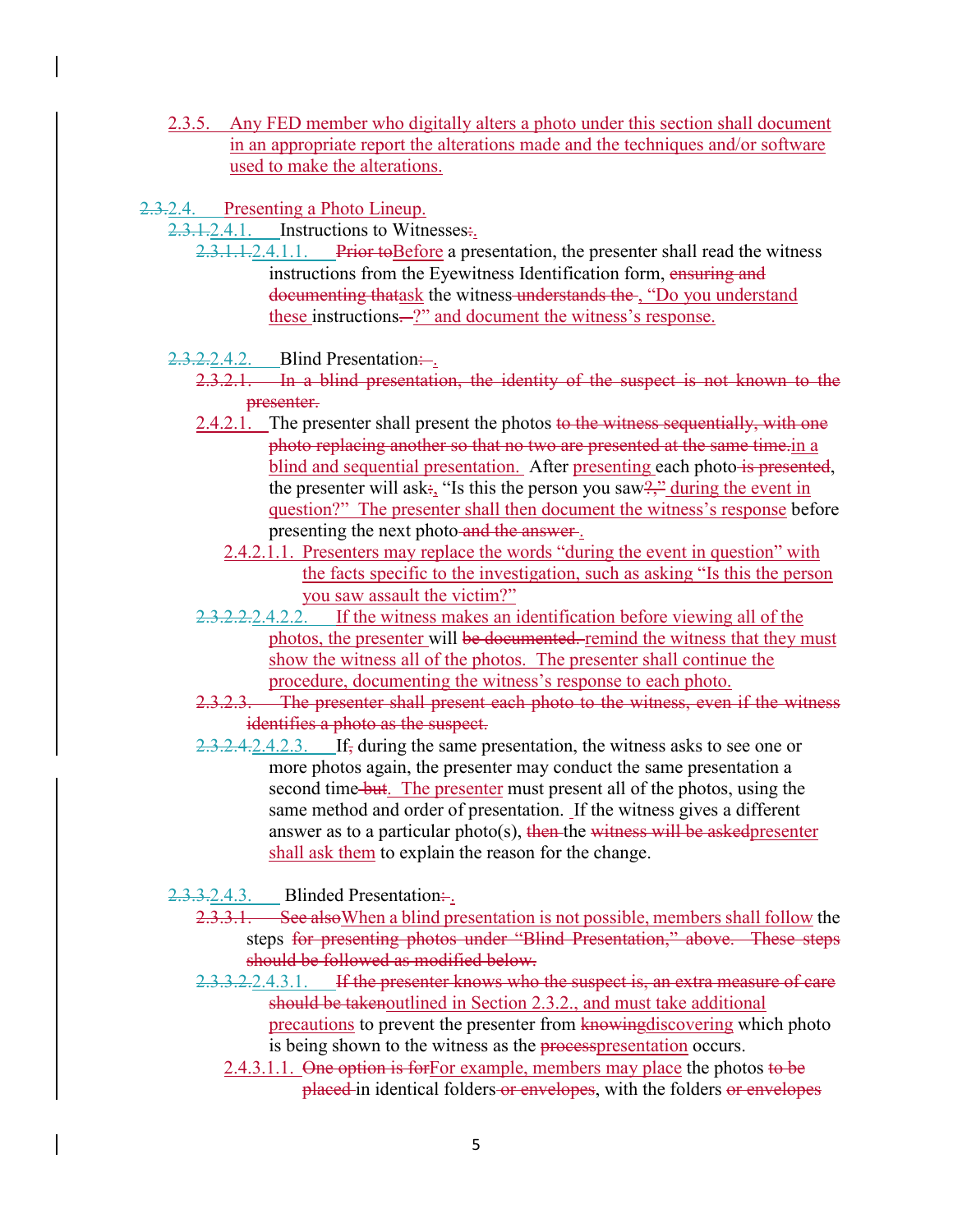numbered inside and shuffled. Each photo shall then be presented, and then shuffle the folders. The presenter will then present the folders to the witness as outlined in Section 2.3.2.

- 2.4.3.1.2. The presenter should take a position so that only the witness canthey cannot see inside the photo; the presenter is thus "folders as the witness views the folders.
- 2.3.3.2.1.2.4.3.1.3. Following a blinded" to the process and it cannot, therefore, be suggestive presentation using this method, the presenter shall record the order of presentation, using the number inside the folder.
	- 2.3.3.2.1.1. A second option for "blinded" presentation is for the photos to be adhered to equally-sized and shaped pieces of opaque material (such as light cardboard) to create "cards," with each card containing one photograph. The cards shall be numbered on front, so that the presenter cannot see the number. These cards will then be shuffled, face-down, and presented so that only the witness can see the photo.
	- 2.3.3.2.1.2. Equivalent methods to the first two may be adopted and used, so long as the presenter is blinded to the process and the process is documented.
	- 2.3.3.2.1.3. When a blinded presentation is used, the order of presentation shall be recorded afterward, using the number on the card or folder. If an alternative presentation method is used, then the order must also be recorded.
	- 2.3.3.2.1.4. In addition to documentation in the incident report(s) and on Eyewitness Identification forms, when it is reasonable, practical and consistent with the best interests of the investigation, presenters should consider audio-recording the presentation. When a decision is made to record, the witness must be informed of the recordation. If the witness does not agree to recordation, the presentation should not be recorded.
- 2.4.3.1.4. Presenters may use any equivalent method if they document the method.
- 2.5. Multiple Presentations of the Same Suspect to a Witness.
	- 2.5.1. Members shall not conduct multiple identification procedures where the same witness views the same suspect, in any form, more than once, without first consulting a Detective Sergeant. If a Detective Sergeant authorizes a second identification procedure, the member shall document the Detective Sergeant's approval in a police report.
	- 2.5.2. These requirements do not apply when a witness asks to see a photo again during the same presentation.

2.4.2.6. Post-Presentation Interview and Documentation. 2.4.1.2.6.1. After the presentation of presenting a photo lineup, the presenter shall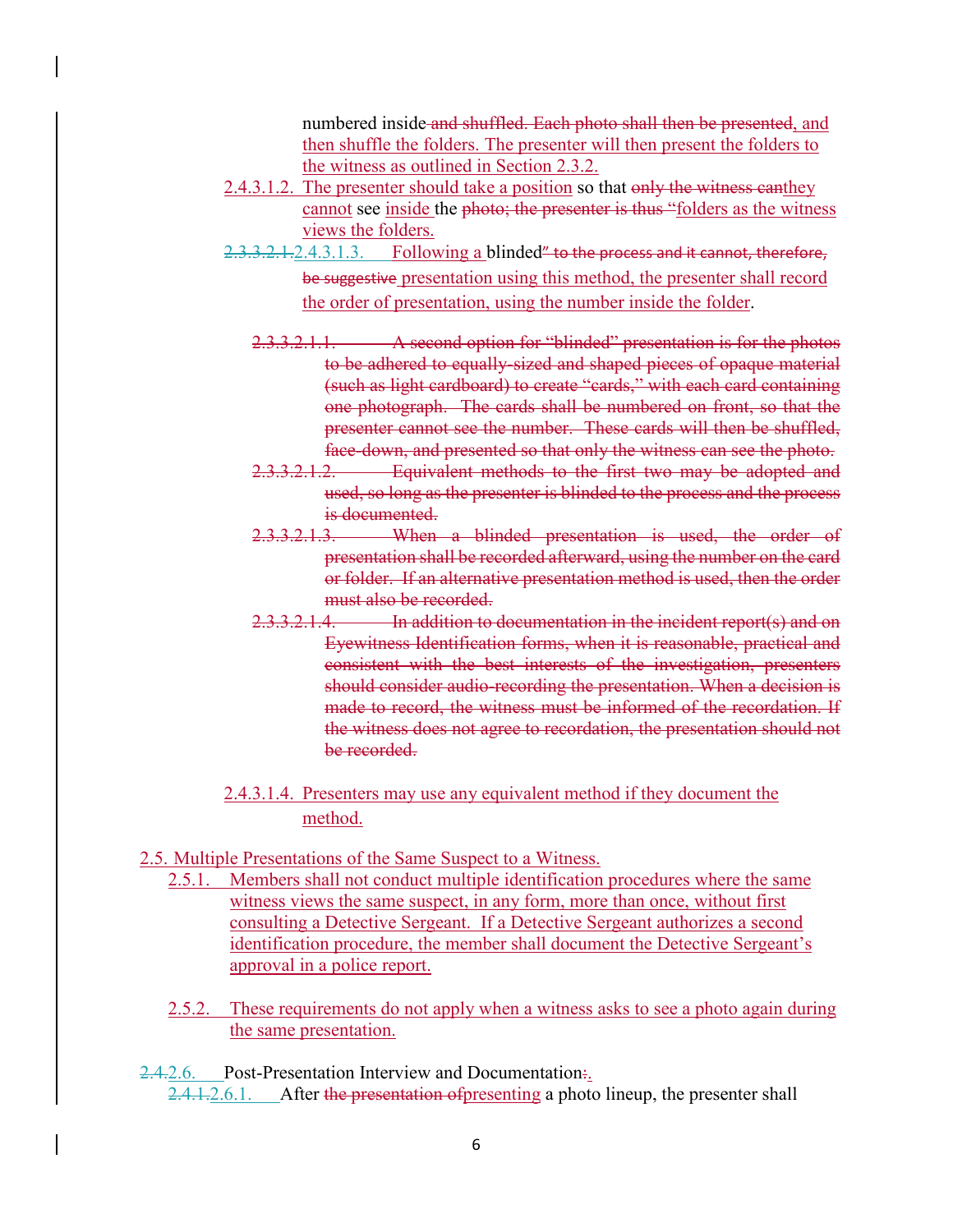avoid any words or actions that might identify the suspect or hinder furtherthe investigation. The investigator Presenters shall not tell the witness who the suspect is suspect's identity or tell the witness whether the witness has picked the person whom the investigator believes committed the crime. There will be situations, however, when it is appropriate and identified the suspect, unless disclosure is necessary within the investigation to identify the suspect to the witness to furtherfor the investigation or address public safety needs. If so, then the situation and reasons must be clearly documented. ... Presenters shall document the circumstances and reasons for disclosure in a police report.

- 2.6.2. The presenter shall ask the witness to describe, in their own words, their reason for making or not making a selection.
- 2.6.3. If the witness picks selects a photo, the presenter shall ask the witness to describe why the photo was selected. The presenter shall obtain a description of reasons for the witness' selection in the witness' own words. While it is acceptable forthem to describe, in their own words, their confidence in their selection.
	- 2.6.3.1. Presenters shall not encourage the witness to use a scale (e.g. "90% sure," or "six out of ten"), it is best to avoid scales. The witness' responsesof 1-10 or a percentage to questions about their reasons for their selection and their confidence, which is commonly referred to together as a "describe their confidence statement,", but shall be documenteddocument the witness's own words on the Eyewitness Identification form (attached) and in the investigator's report. To do this, it is important to ask the witness the questions regarding the "suspect description," "context," and "witness factors" found at the end of this document, or their equivalent, and to.
	- 2.4.1.1.2.6.3.2. Presenters should document the answers. Leading questions are to be avoided. any variables that could affect the identification's accuracy, such as the witness's stress, focus, or attention during the crime, or the witness's physical and mental conditions.
- $2.4.2.2.6.4.$  The presenter shall ask the witness to affirm review the confidence statement on the Eyewitness Identification form by reviewing the statement summary and, if accurate, sign the form, and the witness shall sign the form if the witness affirms the statement is accurate. The presenter shall document any refusal to sign the form in a police report.

#### 3. Show-Ups:

- 3.1. About Show-Ups:
	- 3.1.1. Members are to be aware that this section is more restrictive than the law. Showups are a valuable tool for quickly identifying or excluding suspects shortly after an incident. Show-ups in general should not be conducted more than one (1) hour after the incident. In rare circumstances it may be necessary to conduct a show-up up to three (3) hours after the incident, but it must be articulated in detail as to why a photo lineup could not be used instead. In all circumstances variables that could impact identification accuracy should be documented, which generally include, but are not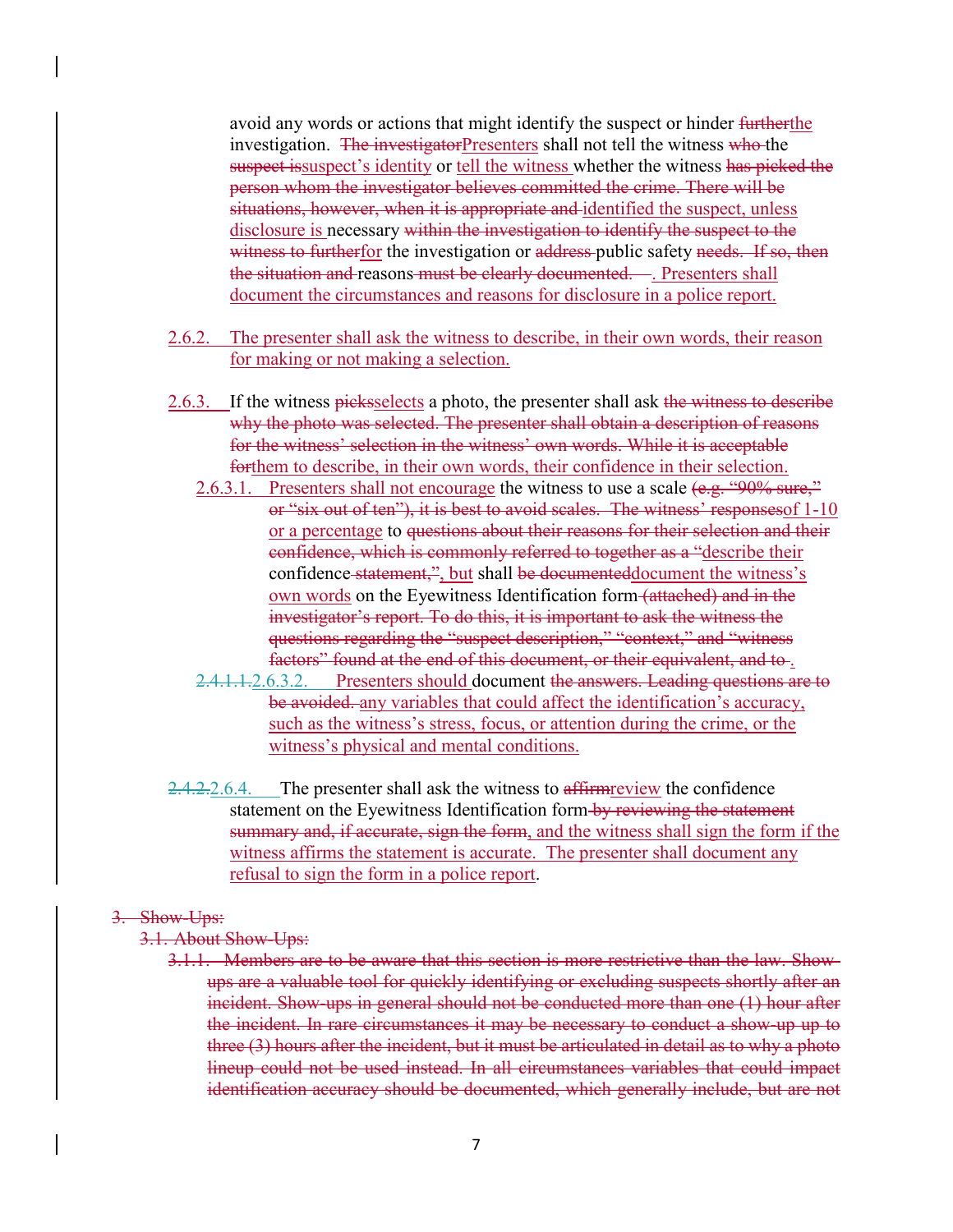limited to: stress, weapon focus, violence, exposure time, and cross-race bias.

3.1.2. Show-ups are particularly valuable because they capture the entire head-to-toe appearance of a possible suspect shortly after the incident in question, including features that may not appear in stored photographs such as hair length, style and color, facial hair, tattoos, piercings, clothing, shoes, jewelry, carried items (backpacks, purses, etc.) and state of intoxication. Show-ups can be conducted much more quickly than photo line-ups, and many investigations benefit from the prompt display of a suspect to a witness. Show-ups also result in a shorter retention time for possible suspects than if they were held while a photo lineup is prepared. These reasons, and the fact that they capture the entire, current appearance of the individual, make showups an important and valid identification procedure.

#### 3. Show-ups.

- 3.1. Show-up Use.
	- 3.1.1. The Bureau encourages members to use a photo lineup whenever possible; however, the Bureau acknowledges that certain circumstances require the prompt presentation of a suspect to a witness.
	- 3.1.2. Members may conduct a show-up when they detain a suspect within a reasonably contemporaneous time after the alleged crime and within close physical proximity to the location of the alleged crime. Show-ups should usually occur within one  $(1)$  hour of the crime.
	- 3.1.3. Members shall not use show-ups when there is already probable cause to arrest the suspect.
- 3.2. Conducting Show-Ups: ups.
	- 3.2.1. Members shall adhere to the following guidelines regarding show-ups:
		- 3.2.1.1. Obtain a thorough description of the suspect from each witness before the show-up. See Preliminary Checklist "information to gather before any identification process." Ensure that, while making
		- 3.2.1.2. During the show-up presentation, all participating officersmembers shall avoid words or conduct suggesting that the individual presented is criminally liable.
		- 3.2.1.3. To the extent reasonably possible, avoid tarnishing Avoid conducting a show-up when the suspect by, for example, presenting a suspectis in handcuffs or in the back seat of a policepatrol car-, handcuffed, or physically restrained by members unless safety concerns make this impractical.
		- 3.2.1.4. Transport the witness to the suspect's-location, not of the suspect whenever possible, rather than bringing the suspect to the witness.
		- 3.2.1.5. Do not take a suspect to the witness's residence.
		- 3.2.1.6. Do not conduct the show-up with more than one witness present at a time.
		- 3.2.1.5.3.2.1.7. Separate witnesses before, during, and, to the extent reasonably possible, after the show-up to avoid communication between them. If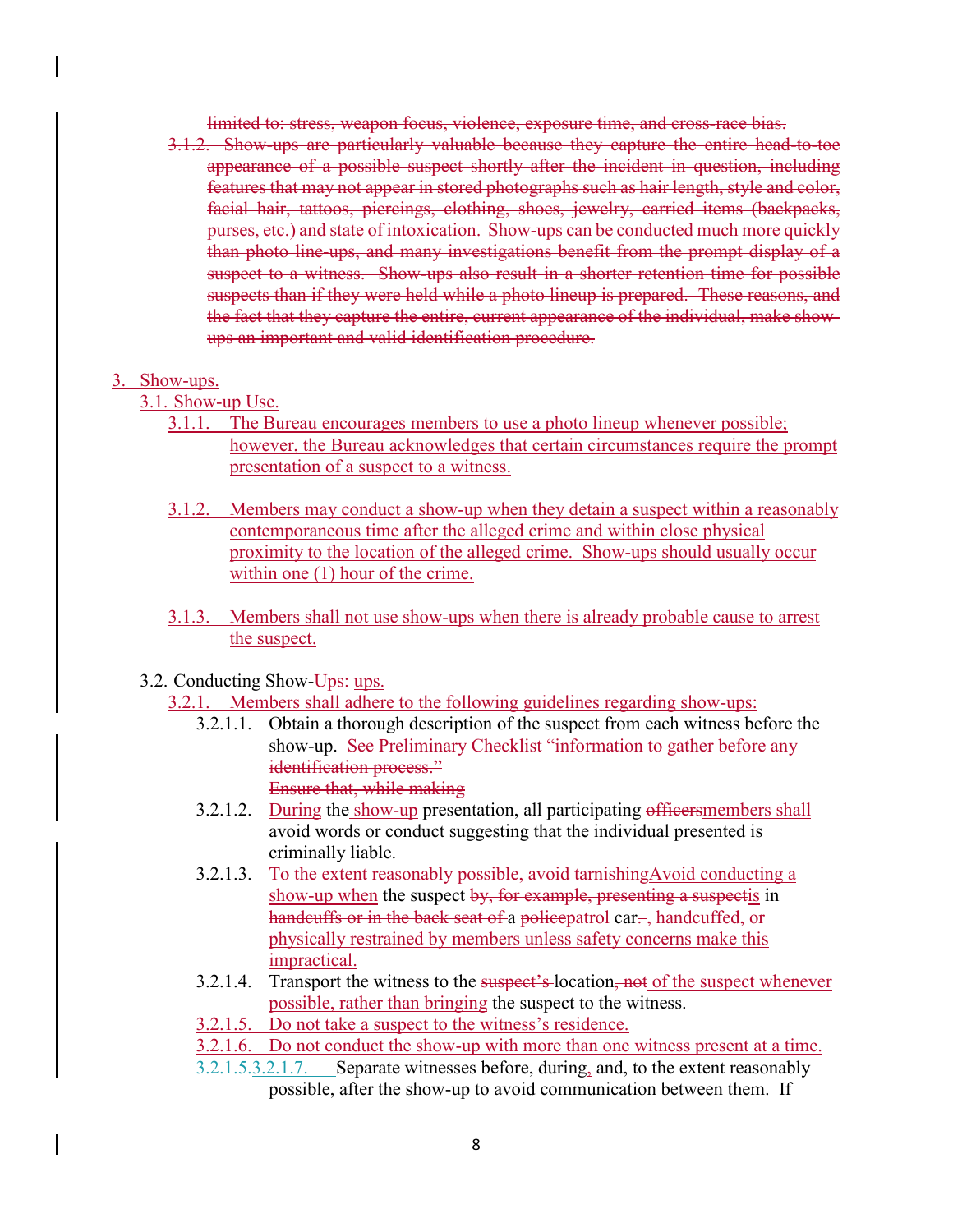witnesses cannot be separated afterward (e.g. they are family members, friends, or co-workers), then ask the witnesses them to not to discuss their identifications with each other.

- 3.2.1.8. If one witness identifies the suspect during the show-up, use a photo lineup for any remaining witnesses.
- 3.2.1.6.3.2.1.9. Read the instructions from the Eyewitness Identification form, ensuring and documentingdocument that the witness understands the instructions.
- 3.2.1.7.3.2.1.10. Document the witness's confidence statement on the Eyewitness Identification form.

Document the

3.3. Post-Show-up Interview and Documentation.

- 3.3.1. Members shall document in their report the justification for conducting a showup.
- 3.2.2.3.3.2. Members shall document the following circumstances of the show-up:  $3.2.2.1.3.3.2.1$ . The time of the show--up-takes place;

3.3.2.2. The admonishmentlighting conditions;

3.3.2.3. The approximate physical distance between the witness and the suspect;

 $3.2.2.2.3.3.2.4$ . The instruction given before the show-up-;

- 3.3.2.5. Any variables that could affect the identification's accuracy, such as the witness's stress, focus, or attention during the crime, or the witness's physical and mental conditions; and
- 3.3.2.6. Any conversations the witnesses may have had with each other before or during their identification.
- 3.3.2.7. Any deviation from the show-up guidelines listed under Section 3.2.1, and reason for that deviation.
- 3.3.3. Members shall document the suspect's appearance:
	- 3.3.3.1. When feasible, members shall photograph the suspect, regardless of whether the witness made a positive identification.
		- 3.3.3.1.1. Photos should capture the clothing and accessories worn upon apprehension, and any physical characteristics relevant to the identification.
	- 3.3.3.2. Consider seizing clothing and accessories relevant to the identification, pursuant to an arrest warrant or as evidence of the crime, if applicable.

3.3.4. Members shall document the witness's response, including the following:

- $3.2.2.3.3.3.4.1.$  All statements made by the witness during the show-up-;
- 3.2.2.4.3.3.4.2. Exactly what the witness said about the identification.;
- 3.2.2.5. Document what reminded the witness of the suspect; (e.g. the reasons the witness made the identification).
- 3.3.4.3. It is best The reason the witness did, or did not-, identify the suspect; and
- 3.3.4.4. The witness's confidence in their selection.
	- 3.2.2.5.1.3.3.4.4.1. Members shall not encourage the witness to use a scale of 1-10 or a percentage to describe level of certainty, unless the witness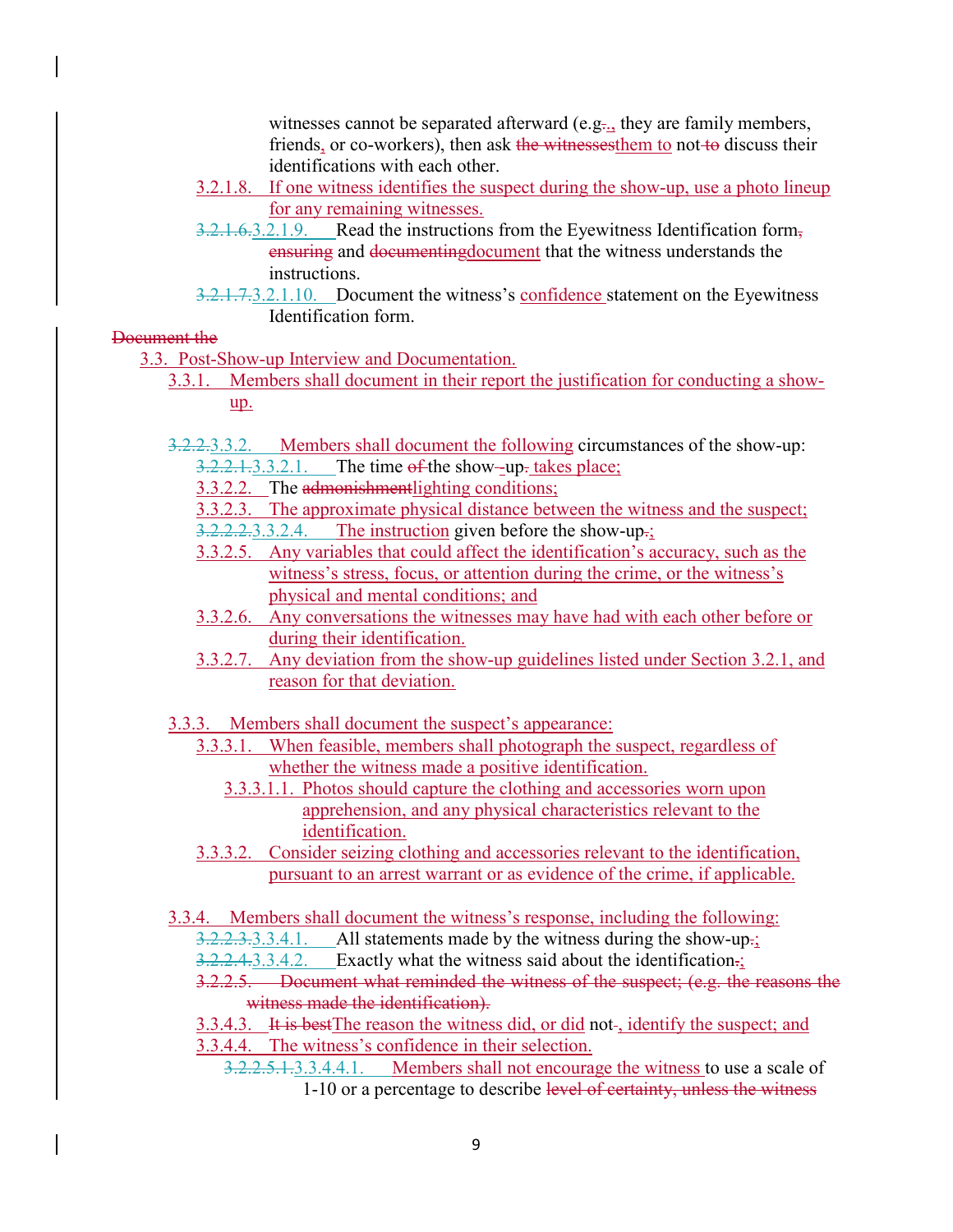must do so; give reasons instead their confidence, but shall document the witness's own words on the Eyewitness Identification form.

- 3.2.2.6. Document any conversations witnesses may have had with each other before or during their identification.
- Document the lighting at
	- $3.2.2.7.$  After the show-up.
	- 3.2.2.8. Note-up, members shall avoid any words or actions that might identify the suspect or hinder the distance betweeninvestigation. Members shall not tell the witness and the suspect atsuspect's identity or tell the show-up.
	- 3.2.3. If a witness identifies the suspect, photograph the clothing and identifying features:
		- 3.2.3.1. Photograph the suspect in the clothing worn upon apprehension including coat, backpack, hat and shoes.
			- 3.2.3.2. If the witness includes these characteristics in the identification, also photo the teeth, hands (including jewelry), birthmarks, scars, tattoos and piercings.
	- 3.2.4. Seize the clothing, shoes, hat, jewelry, etc. if it was involved in the identification.
		- 3.2.4.1. Seize all such clothing incident to arrest or pursuant to a search warrant as evidence of the crime (defendant's identity) as directed by your local prosecuting authority.
	- 3.2.4.2. Clothing and other apparel may be useful in identifying a suspect.
	- 3.2.5.3.3.5. Do not confirm for the witness that whether the witness identified a person whom the investigator believes committed the crime in question, unless there is a significant reason for doing this, which must be documented the suspect, unless disclosure is necessary for the investigation or public safety reasons. Members shall document the circumstances and reasons for disclosure in a police report. If
	- 3.2.6. Members shall ask the witness to review the confidence statement on the Eyewitness Identification form, and the witness shall sign the form if the witness identifies the suspect, but does not sign affirms the statement is accurate. Members shall document any required forms, note the refusal to sign the form in an appropriatea police-report.
	- 3.2.7.3.3.6. If the witness does not identify the suspect, the circumstances and responses shall also be documented on the Eyewitness Identification form and in the report-including:.
		- 3.2.7.1. Exactly what the witness said about the identification.
		- 3.2.7.2. Ask the witness how the person differed from the suspect and document the answer.
		- 3.2.7.3. Photograph the individual to document his or her appearance.

#### 4. Witness with Limited or No English Proficiency:

- 4. Interpreter Services Required.
	- 4.1. If a witness to a criminal offense has difficulty communicating (e.g. deaf., d/Deaf or hard of hearing, or limited English proficiency), then investigators members shall arrange for an interpreter before proceeding with any eyewitness identification procedure. Investigators Members shall document the name of the company and the interpreter providing services in an appropriate police report.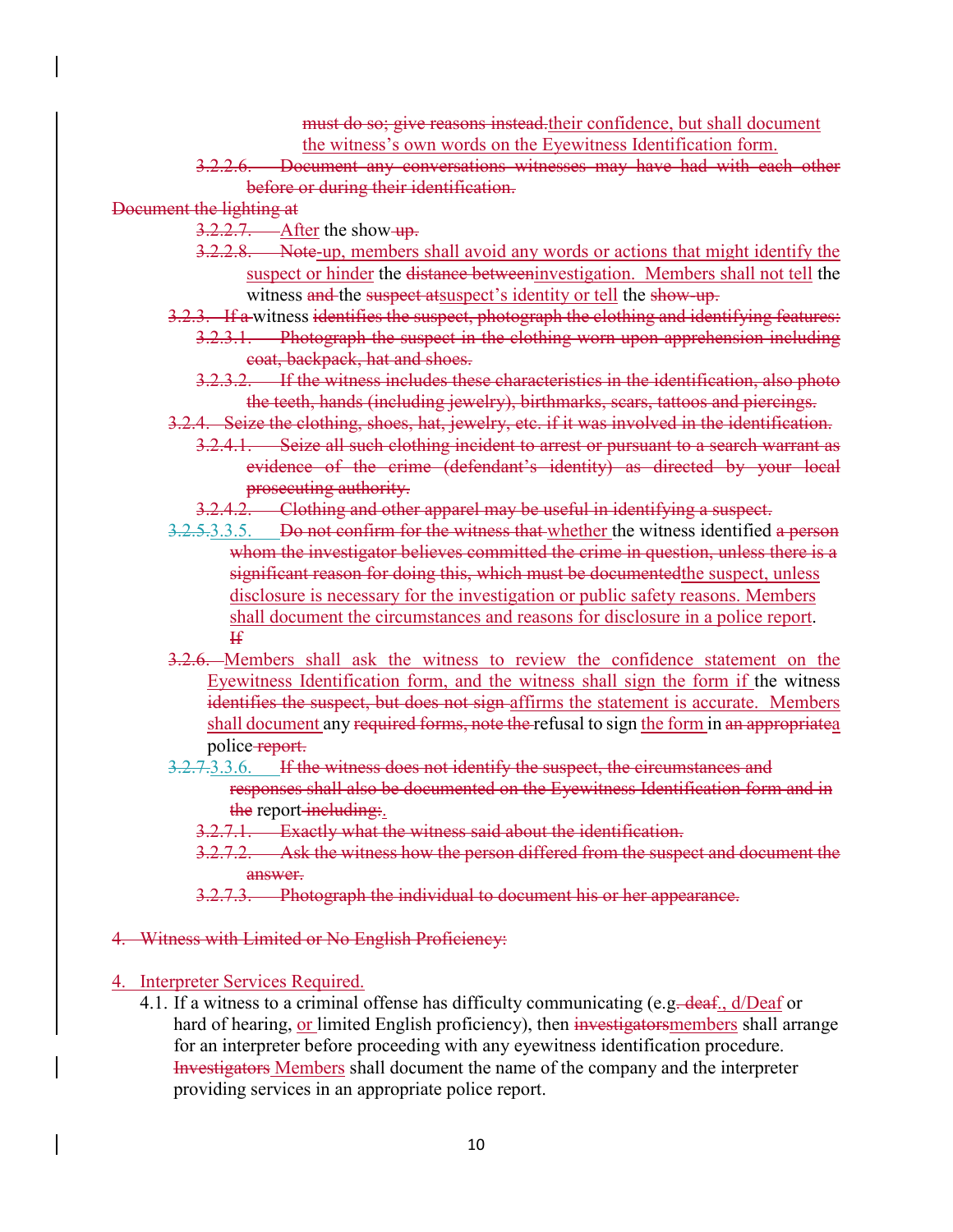4.2. Before the interpreter is permitted to discussediscusses any matter with the witness, the investigating officer shall explain the process that will be used procedure to the interpreter. Once it is clear that the interpreter can communicate effectively with the witness, and that the interpreter understands the processprocedure and can explainexplains it to the witness, the eyewitness identification may proceed.

#### 5. Multiple Presentations of the Same Suspect to a Witness:

5.1. It is rare for a suspect to be presented for identification more than once in any form to a given witness. There may, however, be valid reasons for multiple presentations of the same suspect to the same witness. For example, when the earlier photo used was outdated and did not accurately represent the suspect's current appearance, it may be appropriate to obtain a more current and accurate photo and present the same suspect in a second identification procedure to the witness. Members should consult with the Detectives Division if the need for multiple presentations occurs and the reason(s) for the subsequent presentation shall be documented.

## $6.5$ .Training:

6.1.5.1. All sworn personnel shall receive training on this Directive directive and the presentation of lineups and show-ups.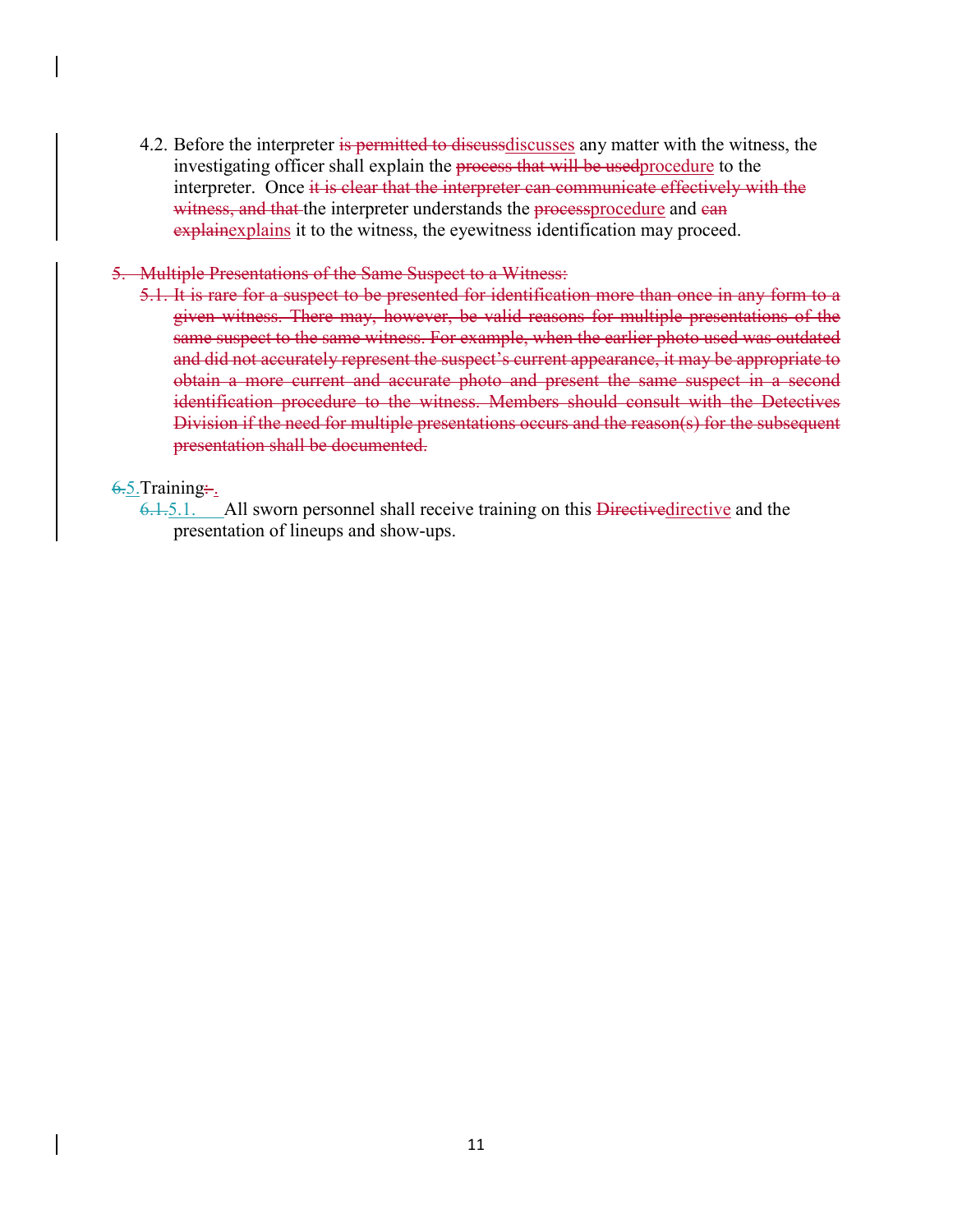#### Directive 870.80 Feedback

1st Universal Review: 11/15/19-11/30/19

## #1

## **COMPLETE**

| Collector:            | Web Link 1 (Web Link)                |
|-----------------------|--------------------------------------|
| Started:              | Friday, November 15, 2019 9:08:55 AM |
| <b>Last Modified:</b> | Friday, November 15, 2019 9:10:09 AM |
| <b>Time Spent:</b>    | 00:01:14                             |
| <b>IP Address:</b>    |                                      |

Page 1

## **Q1** Please provide feedback for this directive

Are there any new rules restricting or requiring the documentation of a police manipulation of a suspect's photo shown in a lineup?

**Q2** Contact Information (optional)

Name

Email Address

Phone Number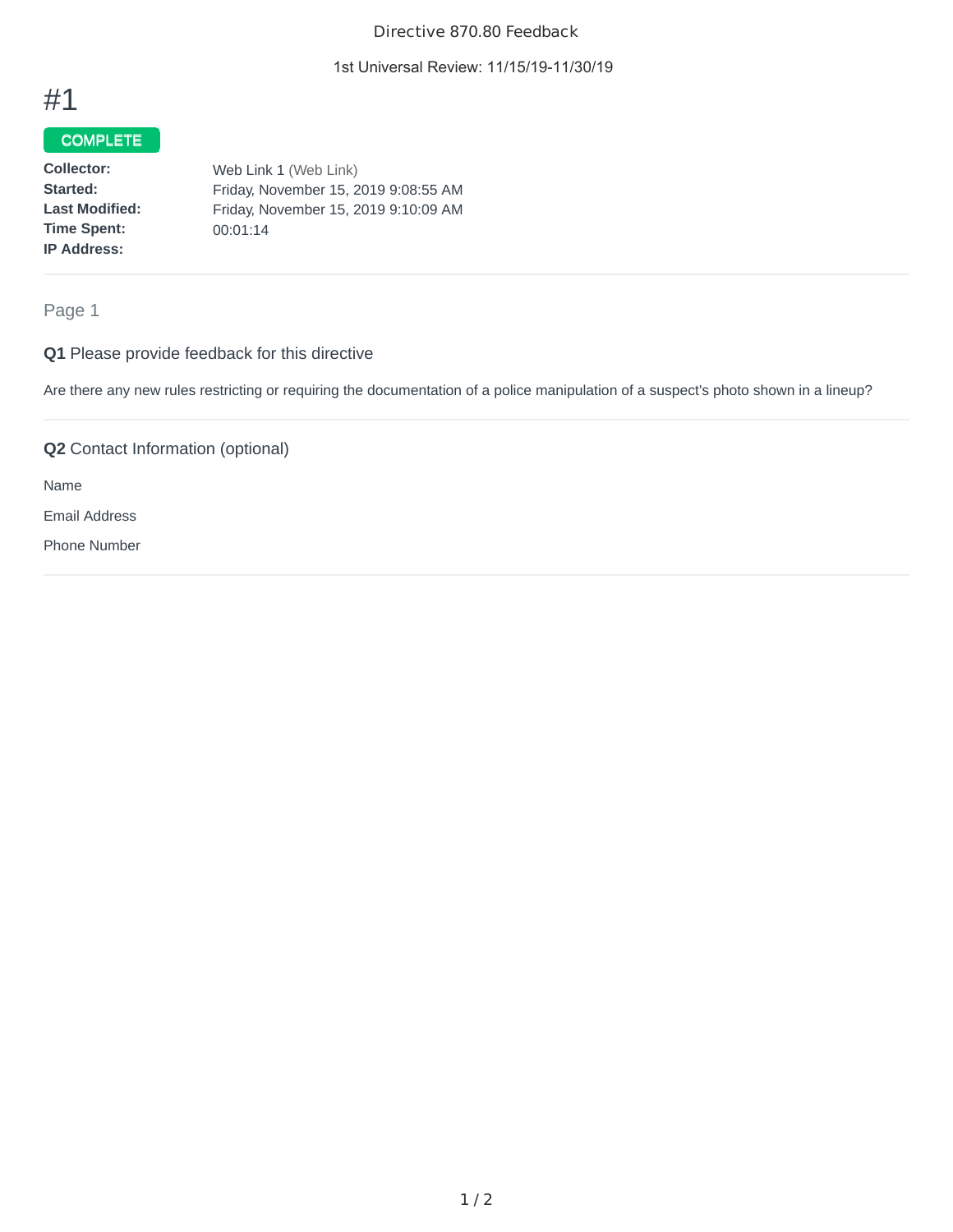

### COMPLETE

**Collector: Started: Last Modified: Time Spent: IP Address:** Web Link 1 (Web Link) Wednesday, November 27, 2019 5:54:57 PM Wednesday, November 27, 2019 5:55:29 PM 00:00:31

Page 1

#### **Q1** Please provide feedback for this directive

To the Portland Police Bureau:

We meant to include in our introductory comments on Directive 835.20 that we were not making comments on most of the other Directives up for review this month, except that we do have one comment on Directive 870.80 Eyewitness Identification.

The PPB should include in the policy that there can be no photoshopping (or other manual or digital manipulation) done to remove or add identifying characteristics including but not limited to tattoos. This in reference to the case that broke in August:

https://www.oregonlive.com/crime/2019/08/the-case-of-the-missing-tattoos-altered-photo-lineup-by-portland-police-draws-objection.html

The fact that the Forensics Division's only excuse for manipulating the photo was that there is no policy against doing so is rather disturbing.

Our other ongoing concerns about formatting and the timelines for review also apply to 870.80.

portland copwatch

**Q2** Contact Information (optional)

Name

Email Address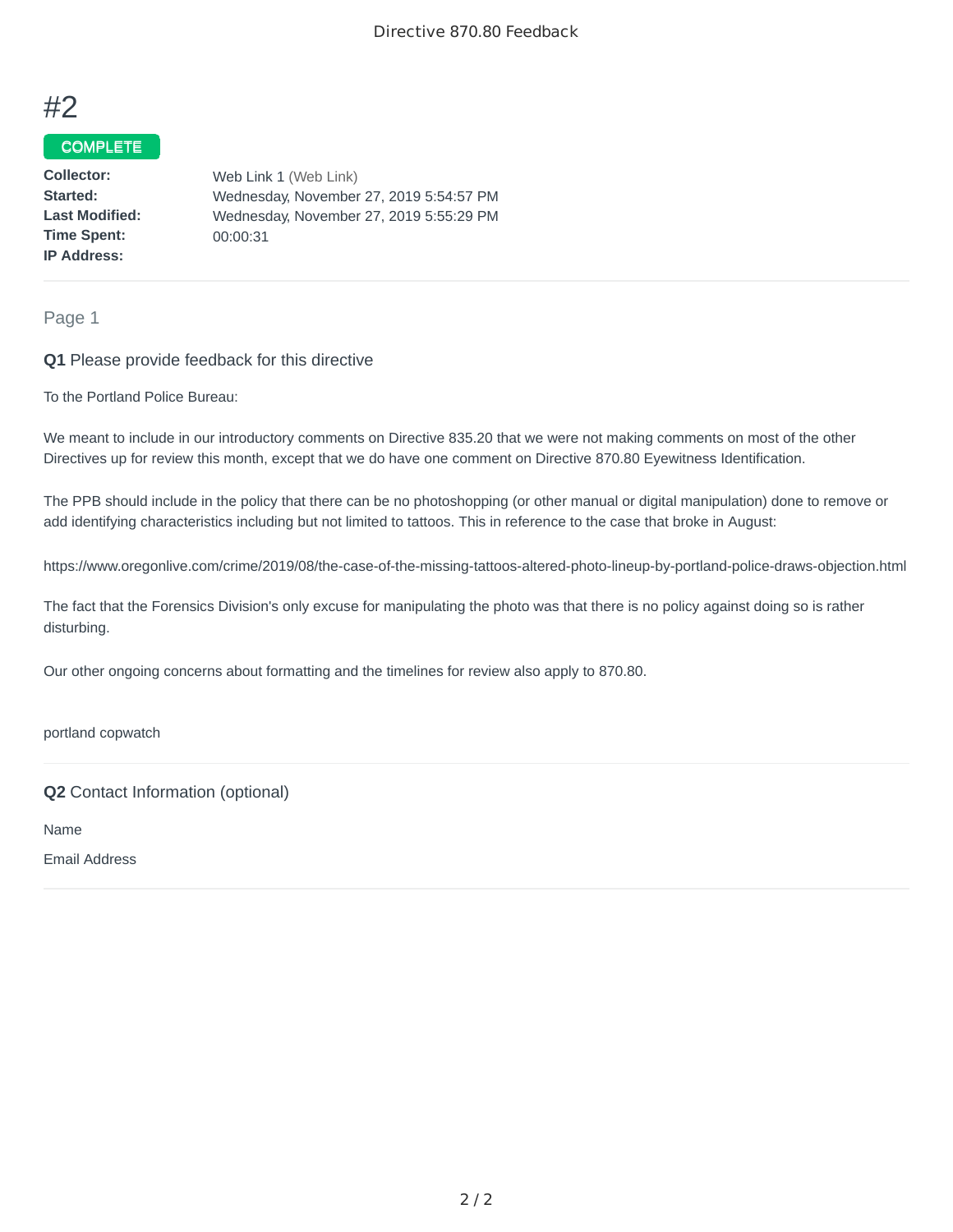## #1

## COMPLETE

| Collector:            | Web Link 1 (Web Link)                |
|-----------------------|--------------------------------------|
| <b>Started:</b>       | Monday, February 17, 2020 5:51:23 AM |
| <b>Last Modified:</b> | Monday, February 17, 2020 5:56:04 AM |
| Time Spent:           | 00:04:40                             |
|                       |                                      |

Page 1

#### **Q1** Please provide feedback for this directive

Consider giving direction as to the disposition of the signed admonishment form after it is completed (ie: make a copy and submit as an orphan document to records and place original into property as evidence)

## **Q2** Contact Information (optional)

Name

**Robert Searle**

Email Address

Phone Number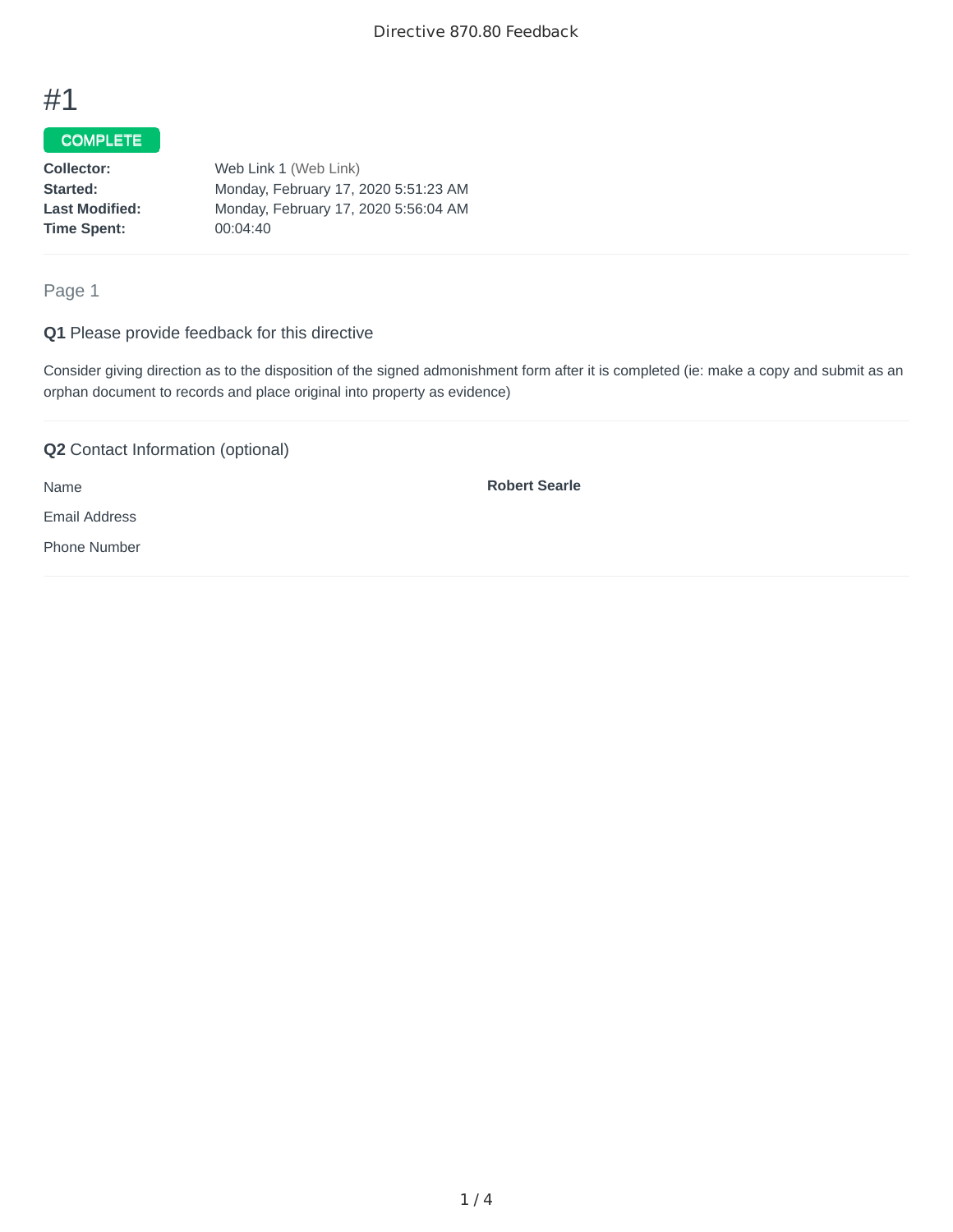# #2

## COMPLETE

**Collector:** Web Link 1 (Web Link) **Started:** Thursday, March 05, 2020 5:56:29 PM<br> **Last Modified:** Thursday, March 05, 2020 5:57:15 PM **Last Modified:** Thursday, March 05, 2020 5:57:15 PM **Time Spent:** 00:00:45

Page 1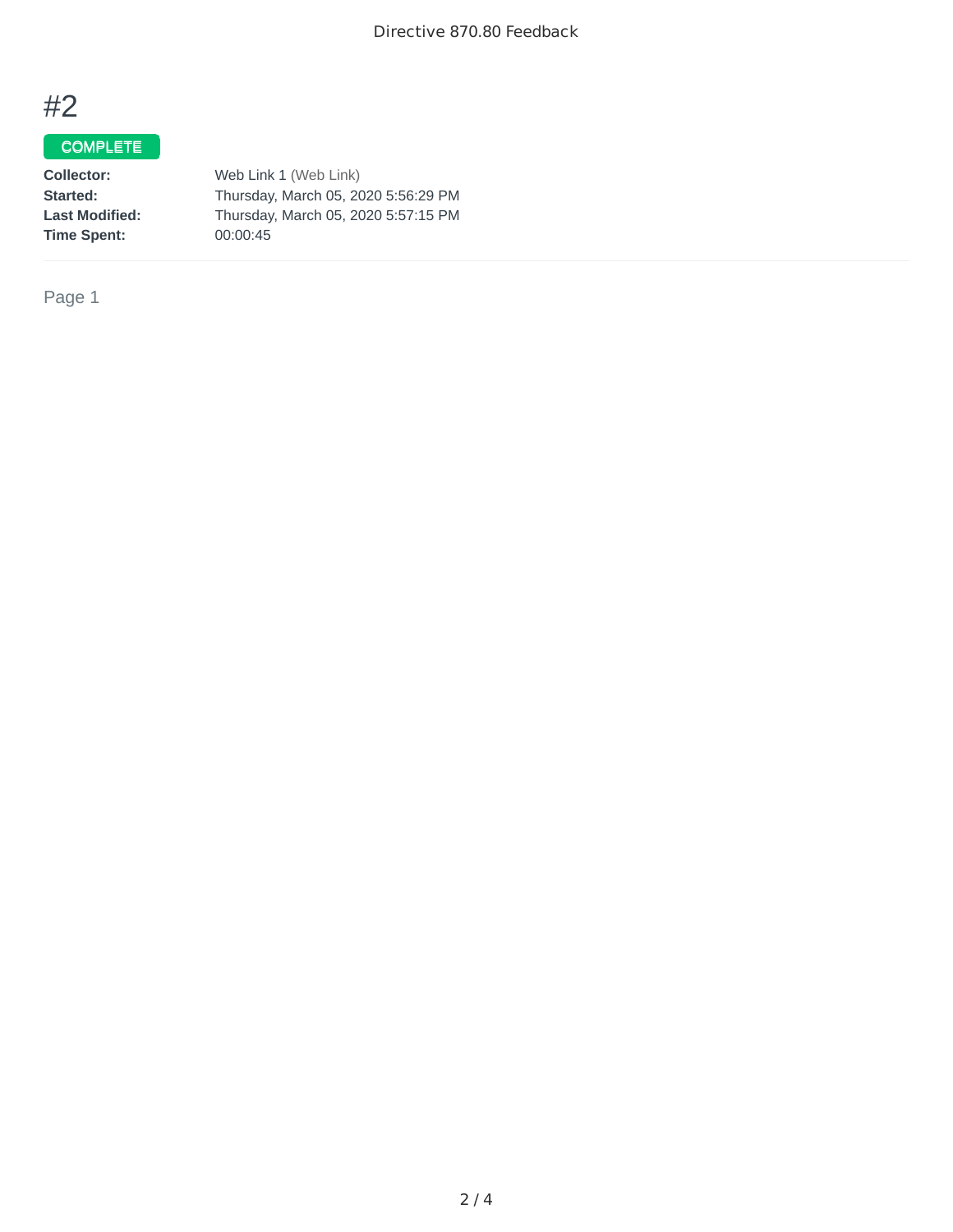#### Directive 870.80 Feedback

#### **Q1** Please provide feedback for this directive

#### COMMENTS ON SERT AND EYEWITNESS IDENTIFICATION DIRECTIVES, MARCH 2020

To Chief Resch, Capt. Parman, Lieutenant Morgan, PPB Policy Analysts, Compliance Officer/Community Liaison Team, Community Oversight Advisory Board staff, US Dept. of Justice, Citizen Review Committee and the Portland Police Bureau:

Below are Portland Copwatch's comments on the Special Emergency Reaction Team/SERT (720.00) and Eyewitness Identification (870.80) Directives posted for review in February/March at (http://www.portlandoregon.gov/police/59757).

Our comments below are following up the comments we made in April 2016/December 2019 and November 2019 on these policies, respectively. Though we have said it repeatedly, we still ask that the Bureau extend the public comment period to 45 days to make it easier for the general public as well as advisory groups like the Portland Committee on Community Engaged Policing, Citizen Review Committee, and Training Advisory Council (which only meet once every month or every two months) to weigh in.

Unless otherwise noted, sections referenced below are in the "Procedure" part of the Directive. We also have repeatedly suggested assigning each large area of the Directive a number or letter (i.e., A=Definitions, B=Policy, C=Procedures) and numbering the Definitions for quick reference.

#### DIRECTIVE 870.80 EYEWITNESS IDENTIFICATION (November 2019)

There are times when Portland Copwatch has to wonder whether the Bureau is deliberately changing these Directives in direct opposition to our comments. Our recommendation in November around the Eyewitness Identification Directive was to prohibit photoshopping (or other manual or digital manipulation) to remove or add identifying characteristics including but not limited to tattoos. We referenced the case covered in the Oregonian in August 2019 where someone's tattoos were removed from photos before being used in a "lineup." The Forensics Division's excuse for manipulating the photo was that there was no policy against doing so.

The Bureau's proposed edited policy does address the question of using Photoshop to manipulate images being shown to people to identify suspects. However, rather than ban the practice, it outlines reasons officers are allowed to do so, as long as they say how and why they changed the images (Policy 1, Procedure 2.2.4).

There are a lot of other changes in the policy, which in its redline form is eight pages long, but PCW is primarily concerned about the ethics and legality of manipulating suspect photographs for purposes of identification.

#### **CONCLUSION**

As in the past, PCW is thankful for the ability to comment on Directives but would still like to see other changes to the process. Improvements should include some kind of public discussion around important policies, extended timelines for commenting and more clarity in formatting. The two Directives under review this cycle are both in the "Second Universal Review" of 30 days and were released with public comments attached, showing that PCW was only one of four entities reviewing 720.00 and one of two reviewing 870.80. Simply posting items to the website is not the same as engaging the community to ask for feedback. With issues such as identifying suspects, the PPB should actively seek input from entities such as the ACLU, public defenders and legal aid groups, for example.

Thank you

- --dan handelman and other members of
- --Portland Copwatch